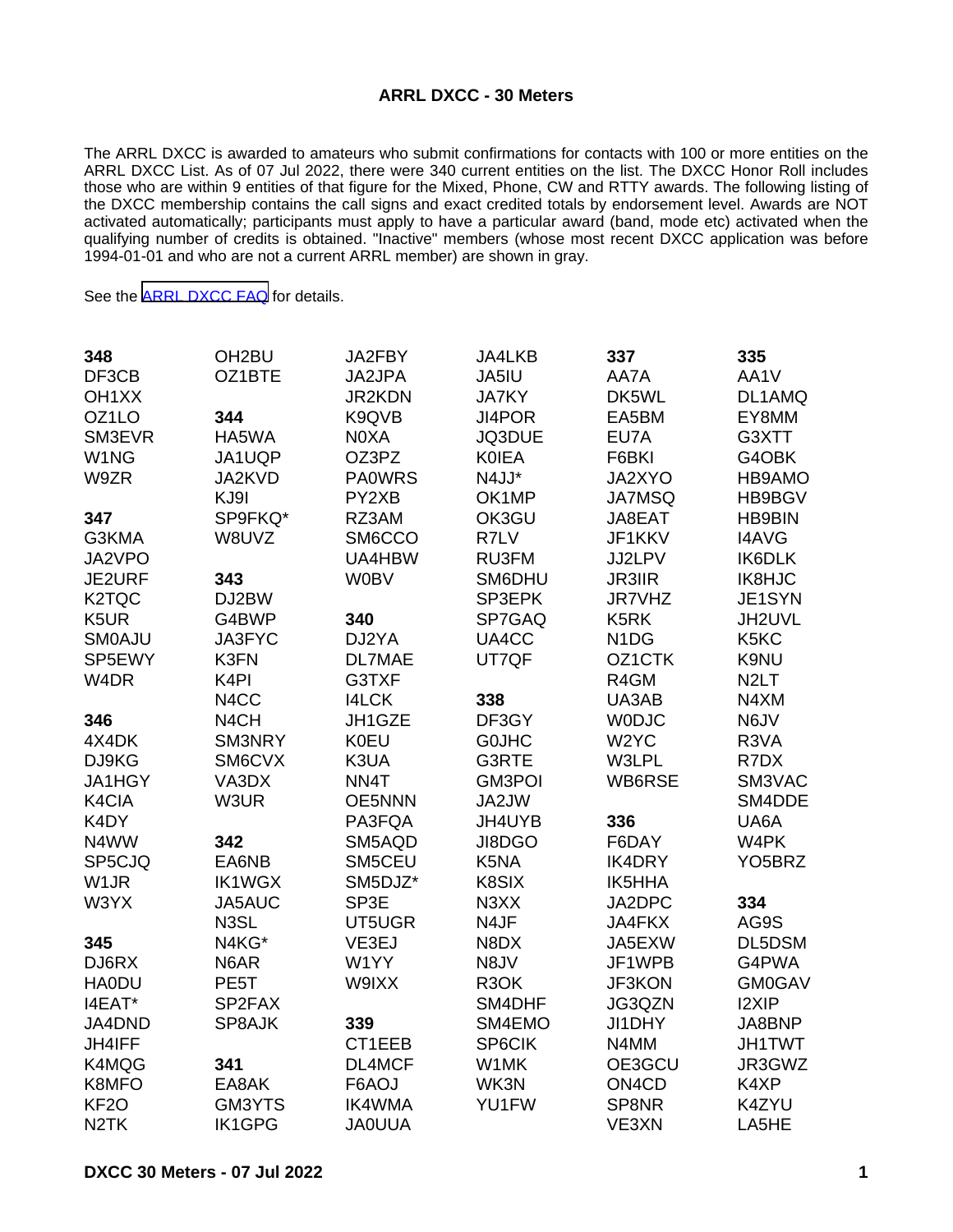| N <sub>5</sub> ZM  | K <sub>2FF</sub>    | 328                 | JL1UXH              | K5AQ               | <b>JH4JNG</b>                  |
|--------------------|---------------------|---------------------|---------------------|--------------------|--------------------------------|
| N9IW               | K4MWB               | DJ5AV               | K4QL                | K8EUR              | K <sub>1</sub> L <sub>D</sub>  |
| RA3CQ              | K6FG                | DK5AD               | K8PT                | N8BM               | K <sub>2</sub> TE              |
| <b>SL0ZG</b>       | KD5M                | JA5MHD              | K9CT                | OE3EVA             | KG7H                           |
| UA6MF              | N <sub>5</sub> UR   | <b>JJ3HGJ</b>       | LA8PT               | R7FK*              | KZ4V                           |
| UX1UA              | NR <sub>1</sub> R   | LA5IIA              | N8RR                | UA3AGW             | LA5LJA                         |
| UY5ZZ              | OH <sub>1</sub> TV  | N4NX                | OE1ZL               | VE <sub>1</sub> DX | LA7AFA                         |
| VA <sub>5</sub> DX | ON4IZ               | N9US                | ON4IQ               | W7MO               | PA5TT                          |
| <b>WA4FFW</b>      | PY2YP               | NO <sub>8</sub> D   | PY2BW               | YU3AA              | SP7HOV                         |
| WD5COV             | SM5KNV              | W4DKS               | RU3QR               |                    | WJ4T*                          |
|                    | SP <sub>5</sub> DIR | W8OI                | RW3RN               | 321                |                                |
| 333                | UA3DPM              | W9RPM               | UA4LY               | I2EOW              | 318                            |
| EI7BA              | W3GH*               |                     | VE3EXY              | <b>I3BUI</b>       | DJ4PI                          |
| HB9DHK             | W5OZI               | 327                 | W <sub>1</sub> DIG  | <b>IK2YCW</b>      | EA5BY                          |
| <b>IK4DRR</b>      | YO7LCB              | DK2NG               | W2IRT               | JA6BZI             | HB9DDO                         |
| <b>IK5PWQ</b>      |                     | DL6KR               | W <sub>2</sub> LO   | K <sub>2</sub> RW  | JA2BDR                         |
| <b>IV3JVJ</b>      | 330                 | F <sub>2</sub> JD   | WA2VYA              | K4HB               | JA2JNA                         |
|                    | CT1IUA              | GM3PPE              |                     | OE2LCM             | JG1WSC                         |
| <b>JA0GJJ</b>      |                     |                     |                     |                    |                                |
| JA1BK              | F6EXV               | JA1SJV              | 324                 | <b>S54E</b>        | <b>JH0INP</b>                  |
| JH2FXK             | G4CCZ               | <b>JA7JWF</b>       | AD5A                | UT2UB              | K6YUI                          |
| JH8RZJ             | JA3EMU              | <b>JJ3PRT</b>       | DJ9HX               | VE7IG*             | K7ZV                           |
| K <sub>1</sub> ST  | <b>JA9APS</b>       | <b>K0CA</b>         | JA2CXF              | <b>WOMHK</b>       | <b>KF0QR</b>                   |
| OE6IMD             | JE7JDL              | K5EK                | JA2EPW              | W7AO               | KQ8M                           |
| R <sub>5</sub> AJ  | K3KO*               | <b>K7NN</b>         | JH1EEB              | WX4G               | <b>MD0CCE</b>                  |
| SM6CMU             | K7ZA                | OH <sub>2</sub> BLD | <b>JO7WXN</b>       |                    | OE8RT                          |
| <b>UR0MC</b>       | K8ZTT               | SP6HEQ              | K2PLF*              | 320                | OH <sub>1</sub> MA             |
| WB9Z               | NJ6P                | UX4UA*              | PY4OY               | AA5AU              | OZ1AXG                         |
| WI8A               | RA7A                | VE2TZT              | RA3QK               | EA3GP              | PY5HOT                         |
|                    | RV3LO               |                     | UY5AA               | <b>IK4BHO</b>      | RX3AGD                         |
| 332                | SV1FJA              | 326                 | W <sub>1</sub> GL   | JA2ZL              | W5FKX                          |
| DF4PL              | W9OP                | DL <sub>2</sub> OE  | W8GC                | JA3GN              | W6VX                           |
| <b>IK4GME</b>      | YO9HP               | <b>GODQS</b>        |                     | JE2LUN             | W7DO                           |
| <b>JA0EOK</b>      |                     | <b>JA0NPQ</b>       | 323                 | <b>JH1IFS</b>      | W9MU                           |
| JA1ADN             | 329                 | JA2FJP              | DL4CF               | JH1NYM             |                                |
| JA1EOD             | AA6YQ               | JR1BLX              | EA4KD               | K3WA               | 317                            |
| <b>JA3PIS</b>      | JA1ANR              | <b>JS2LHI</b>       | <b>HL3IUA</b>       | K4HGX              | 9A2F                           |
| JF7XKY             | JA1XEC              | K <sub>1</sub> AR   | <b>IOWDX</b>        | K5DU               | JA2IVK                         |
| K4XO               | JA5AQC              | K6AM                | JH3VNC              | K6XT               | <b>JA2TBS</b>                  |
| KV7K               | JF1PUW              | OE1WEU              | K5BG                | KC6AWX*            | JG3LGD                         |
| N0AT               | JF2UPM              | PY5EG               | KW9A                | LA5YJ              | JH3CUL                         |
| N7RT               | K4UTE               | R9FM                | N3NT                | R7NW               | K <sub>2</sub> SH <sub>Z</sub> |
| PA7MM              | K9EU                | SM3NXS              | SP1JRF              | <b>RMOF</b>        | N <sub>5</sub> OK              |
| PY2SP              | N <sub>5</sub> AW   | SM6BZV              | <b>SP7VC</b>        | SP3CGK             | NI <sub>O</sub> G              |
| SP <sub>1</sub> S  | NI6T                | SV8CS               | SV <sub>1</sub> DPI | SP6M               | NY <sub>0</sub> V              |
| SV <sub>1RK</sub>  | OE6MDF              | UA3AP               | VE3FF               | W5BPT              | R6AF                           |
| UT9FJ              | OZ4O                | VE <sub>1</sub> YX  |                     |                    | UA6YW                          |
|                    | SM5CZQ              | W1TSP               | 322                 | 319                | W4FC                           |
| 331                | UT7UJ               | W6RLL               | AD <sub>1</sub> C   | AB6QM              | W4UM                           |
| CT1APE             | W5ZN                |                     | <b>IZ0AEG</b>       | DF <sub>2</sub> RG | W7OM                           |
| DJ8NK              | YO3APJ              |                     |                     |                    |                                |
|                    |                     | 325                 | JA2VQF              | DJ4AX              |                                |
| <b>I4EWH</b>       | YV1DIG              | <b>E72A</b>         | JR3OEH              | G3LZQ              | 316                            |
| JA8RJE             |                     | F <sub>5</sub> CQ   | K2UU                | <b>I4MKN</b>       | AA5AM                          |
| JH4ADV             |                     | JA4DLP              | K4IQJ               | JF2XGF             | DK1FW                          |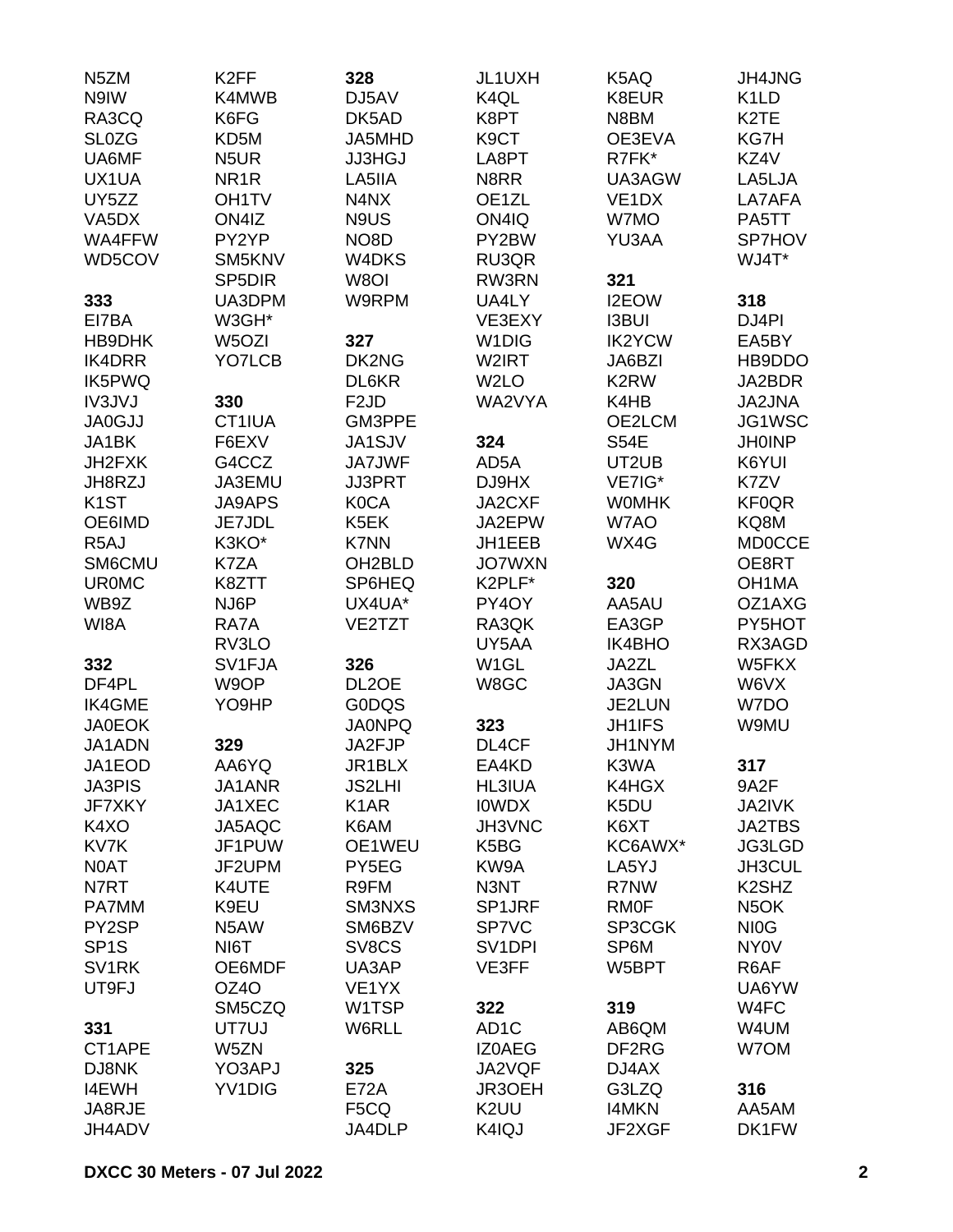| DL1DUO                        | PY2XU             | JA2ATE            | DJ4XA              | <b>JA7BWT</b>                 | IZ2AMW              |
|-------------------------------|-------------------|-------------------|--------------------|-------------------------------|---------------------|
| JF8QNF                        | W2LK              | <b>JR2UBS</b>     | <b>HB0CC</b>       | JE1DXC                        | JH8GEU              |
| JI2KXK                        | W3LL              | K5ZK              | JA1JAT             | JH1HHC                        | K9NW                |
| K9MM                          | W8HW              | K8GG              | JA6VQA             | JR1BAS                        | LB2TB               |
| <b>KC9ARR</b>                 | WA5VGI            | N9AU              | <b>JG3FEA</b>      | K4JJW                         | N <sub>1</sub> NK   |
| N <sub>5</sub> X <sub>Z</sub> | YB5QZ             | <b>ON4AOI</b>     | JJ1DWT             | K7XB                          | <b>ND0N</b>         |
| N7RO                          | ZS6EZ             | PY5EW             | KG4W               | K9ZO                          | VK3HJ               |
| OE1AZS                        |                   | R8TX              | LA7JO              | KP <sub>2</sub> A             | W9ILY               |
| SV <sub>1</sub> JG            | 312               | RA1QD             | LA9AJA             | N <sub>2</sub> TN             |                     |
| W5XX                          | DL5WW             | S57AT             | LU8EKC             | N8PW                          | 301                 |
|                               | HA9PP             | SM6CUK            | PA7RA              | W4GF                          | DL4SZB              |
| 315                           | JA3AZD            | UA3TT             | PY2NQ              |                               | <b>IK5CBE</b>       |
| 9H1SP                         | JA4ITW            | UA9FAR            | RW4NN              | 304                           | IZ1LBG              |
| JA1GRM                        | K <sub>4</sub> SO |                   | RX4HZ              | AC4G                          | <b>JH7RXU</b>       |
| <b>JG3SKK</b>                 | K6TA              | 309               | S55DX              | F <sub>3</sub> SG             | JR7FRW              |
| <b>JS3CTQ</b>                 | KW4MM             | AA4V              | SV1GYG             | HK3W                          | SP2BMX              |
|                               | LA2QM             |                   |                    |                               | SP8HKT              |
| K <sub>2</sub> VV             |                   | <b>DL6CNG</b>     | W5ODD              | <b>IT9DAA</b>                 |                     |
| K4CN                          | N4DB              | DL7BA             | W6XK               | <b>JG4AKL</b>                 | SV3DCX              |
| N <sub>2</sub> NL             | N <sub>4</sub> II | EA6SX             | W7AL               | <b>KC7V</b>                   | W1SKU               |
| OH <sub>5</sub> VT            | PA3EWP            | FK8CP             | W8AV               | N7IR                          | W6TC                |
| RL3FA                         | <b>R0FA</b>       | G4XRV             | W9RN               | NS6C                          |                     |
| SP1MGM                        | RN3QN             | G5LP              | WA1JMP             | NU8Z                          | 300                 |
| US5WE                         | W5XC              | JA2WYN            | WB9EEE             | SM5FUG                        | <b>G0EHO</b>        |
| <b>UX0FF</b>                  | WB4TDH            | <b>JA7LGE</b>     |                    | W5LT                          | HA1RB               |
| W3KX                          | XE2CQ             | K <sub>2</sub> PK | 306                |                               | JA1NWD              |
| W6XA                          |                   | K9RX              | A45XR              | 303                           | JA2FGL              |
| W8DCH                         | 311               | R9TO              | EV <sub>1</sub> R  | A65BR                         | JA8BAR              |
| WT8C                          | DJ9ZB             | RA9CMO            | <b>IV3KVC</b>      | AB3CV                         | <b>KU0A</b>         |
|                               | EA5RM             | SM2OAN            | <b>IW1ARB</b>      | DK8MCT                        | SM4AZQ              |
| 314                           | HB9SLO            | UR5WA             | <b>JA0CRI</b>      | DL5EBE                        | <b>VU2NKS</b>       |
| AA4HP                         | <b>I1EIS</b>      | W4QN              | JA1IZZ             | DM2DXA                        |                     |
| EA2IA                         | JA1KQX            | W6SR              | <b>JK1BSM</b>      | F5LVL                         | 299                 |
| EW <sub>2</sub> A             | JL1RUC            | ZL2IFB            | K3PA               | <b>IKOPEA</b>                 | AB4IQ               |
| JA5WIZ                        | <b>JR7WFC</b>     |                   | K6KLY              | <b>JA0DET</b>                 | AD6W                |
| <b>JA7QVI</b>                 | <b>KOJUH</b>      | 308               | K8FL               | JA1WSK                        | DK9KX               |
| JM1FHL                        | K8VFV             | <b>DL1KUR</b>     | K8GI               | JA8EJO                        | <b>E72U</b>         |
| JN1BMX                        | LA3WAA            | EA <sub>1</sub> N | KG8P               | <b>JA9CWJ</b>                 | JA1FGB              |
| K1HTV                         | LU3CQ             | <b>I1FQH</b>      | <b>KN5O</b>        | <b>JH3FUK</b>                 | JA1IOA              |
| K <sub>1</sub> OA             | N4QS              | JA1LSP            | N4AH               | <b>JJ1SKG</b>                 | JA9GLW              |
| K <sub>2</sub> UO             | R9SA              | N <sub>5</sub> GH | N4PQX              | K4SE                          | JR1DUP              |
| N <sub>5</sub> TY             | <b>RA0FF</b>      | N7US              | <b>SMOCCM</b>      | K5WK                          | JR2LJO              |
|                               | W <sub>2</sub> QO | NK1K              | UW2ZM              | N <sub>4</sub> D <sub>W</sub> | SM6CTQ              |
| 313                           | W6SZN             | <b>SP7ITB</b>     | W1YM               | N <sub>5</sub> D <sub>G</sub> | UA3ECJ              |
| AI9L                          | <b>WA7NB</b>      | UN6T              | YO <sub>2</sub> RR | N8DJX                         | WE7K                |
| DJ <sub>5FI</sub>             |                   | <b>UN7TW</b>      |                    | NN4R                          | ZL <sub>1</sub> BYZ |
|                               |                   |                   | 305                | PY2KP                         |                     |
| F6FXU                         | 310               | W3NO              |                    |                               |                     |
| GM3YOR                        | AA5AT             | W5TCX             | DL5CW              | W6RS                          | 298                 |
| JA4MRL                        | DL2CHN            | W7CT              | <b>HA7TM</b>       | WB8BPU                        | AD5Q                |
| K4UEE                         | DL9TJ             | WB5JID            | <b>IK4PLW</b>      |                               | EC <sub>3</sub> A   |
| K5WAF                         | DM5EE             |                   | IZ8FFA             | 302                           | I4KDJ               |
| K8YTO                         | HB9RG             | 307               | JA1SVP             | AA1QD                         | <b>JA7IC</b>        |
| K9IR                          | <b>IK2QPR</b>     | 5B4MF             | <b>JA1SYY</b>      | DJ6TF                         | <b>JA9FAI</b>       |
| KX4R                          | JA2AH             | CT4NH             | JA2XW              | EA8AKN                        | K <sub>5</sub> XI   |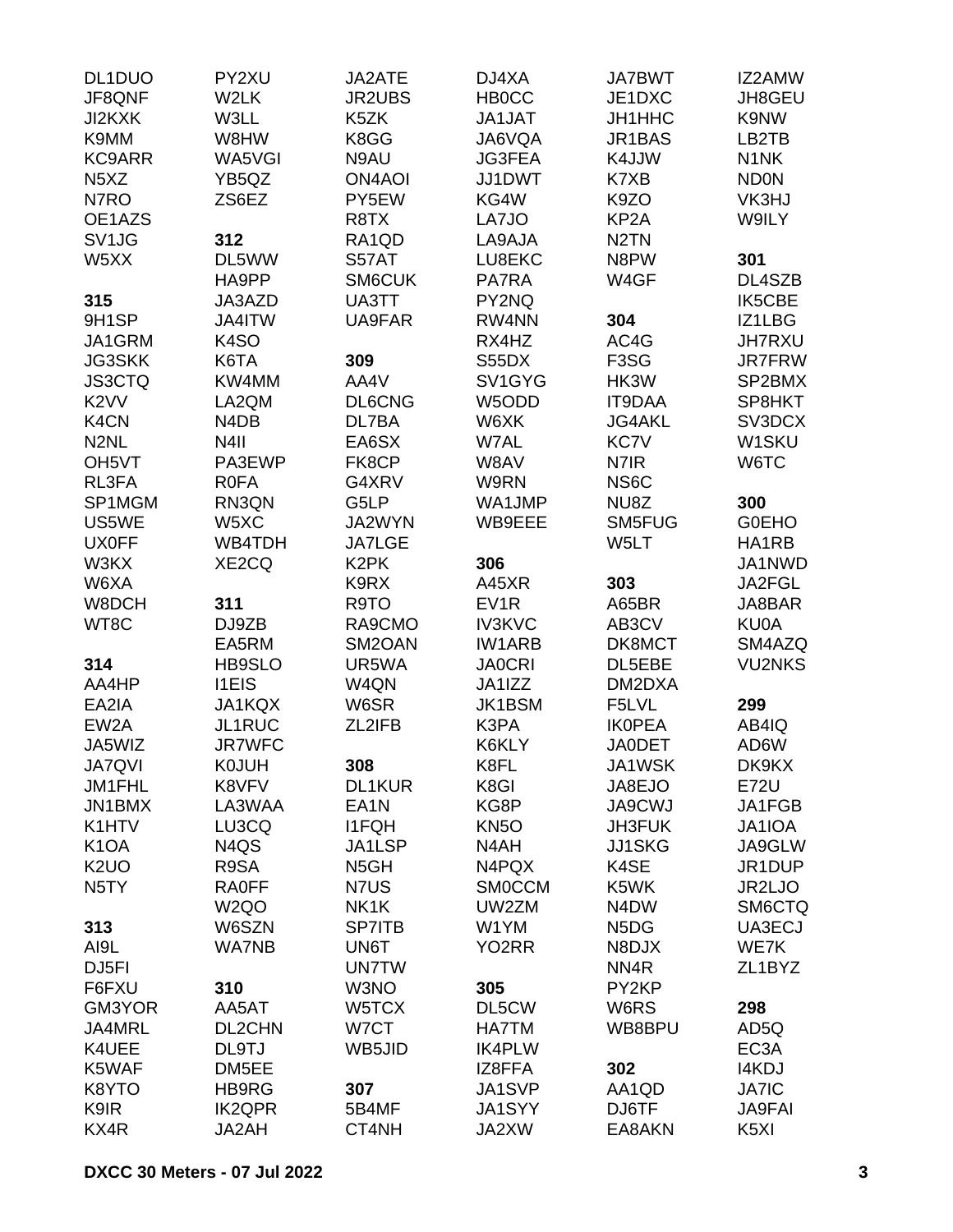| <b>UA0BA</b>        | JE2OVG                        | 290                           | VE3BW             | IK8EPC             | K8OM              |
|---------------------|-------------------------------|-------------------------------|-------------------|--------------------|-------------------|
| W6ENZ               | K6ND                          | DF2IS                         | WN6W              | JA7LMZ             | KI4DLS            |
| W7BEM               | KS <sub>1</sub> J             | EI9JF                         |                   | JA8EOT             | N1IBM             |
|                     | W1YW                          | HP2AT                         | 286               | JK1OPL             | N4JQQ             |
| 297                 | W7CA                          | <b>IK8YTA</b>                 | 5B4AHJ            | JN3SAC             | N9RS              |
| AA4R                | WA6F                          | JA9GPG                        | EW1KP             | JR4LNG             | W <sub>1</sub> BR |
| EA6VQ               |                               | JF2WGN                        | G3VPW             | K5MC               | <b>W2OO</b>       |
| <b>G0BLB</b>        | 293                           | KA8ZPE                        | G3WPH             | N <sub>2</sub> BJ  | W7YAQ             |
| IZ5EKV              | AA8OY                         | LB6KC                         | HA7UW             | N5UL               | WS9V              |
| IZ8DFO              | EA7TV                         | OE2BZL                        | JA1VLK            | ON <sub>5</sub> UE |                   |
| IZ8XQC              | IZ5RVG                        | W1ECT                         | JH1RGG            | <b>SMONJO</b>      | 279               |
| JA2VHO              | JA1XCZ                        | W6PJ                          | <b>JH4ALY</b>     | SM6BGG             | AA8CH             |
| JA6TMU              | JH3GCN                        |                               | <b>K0KT</b>       | <b>YS1RR</b>       | CT1GFK            |
| K <sub>1</sub> DT   | KA9CFD                        | 289                           | K8QM              | ZL3JT              | <b>JA9AGN</b>     |
| K <sub>5</sub> UO   | NW7E                          | DJ5JH                         | OE3SGU            |                    | <b>JF0JYR</b>     |
| LA2PA               | OE8SPW                        | DK2JX                         | ON4CAS            | 282                | <b>JH8NBJ</b>     |
| SK3PY               | SK7AX                         | <b>IV3YYK</b>                 | RA5BM             | 7K1PTT             | <b>JL1XMN</b>     |
| UN7JX               | <b>W6NWS</b>                  | IZ5BAM                        | UN7LZ             | G3SVD              | K <sub>1</sub> BD |
| UT7UV               | XE1KK                         | <b>K0KVR</b>                  |                   | <b>IK0HBN</b>      | K9OR              |
| VE6LB               |                               | KM4H                          | 285               | JH1AJT*            | <b>NIOC</b>       |
| W0EWM*              | 292                           | NE <sub>1</sub> B             | 9A1AD             | K <sub>1</sub> LPS | NV9L              |
| W9AJ                | 9A4T                          | OE1WHC                        | CT1FMX            | K6FW               | W4HG              |
|                     | <b>IK0XBX</b>                 | RK4FD                         | <b>DL1HRN</b>     | LZ2JE              | W4VIC             |
| 296                 | JA8ZO                         | W5AJ                          | <b>I5CRL</b>      | <b>NORB</b>        | W5SL              |
| I6FLD               | JE2EHP                        | W8HC                          | JA9NLE            | N4QQ               | WO2N              |
| JA1BPA              | JN1RQV                        | WO7R                          | JE1LFX            | N6MZ               |                   |
| <b>JA9TWN</b>       | <b>JR6LLN</b>                 | ZS4TX                         | JF1IRW            | N7BT               | 278               |
| <b>JG8FWH</b>       | <b>JR9LKE</b>                 |                               | JH1DGQ            | NA5DX              | AB5A              |
| K3WW                | K <sub>5</sub> P <sub>S</sub> | 288                           | JH9AUB            | VE3EK              | EW1BA             |
| K4CMS               | K7EG                          | DL6JZ                         | K <sub>1</sub> GG | W8MET              | F4BKV             |
| <b>KF7PG</b>        | K9FN                          | EI6FR                         | KB1JZU            | W9PZT              | <b>IK5RUN</b>     |
| N4TL                | KB0EO                         | HK1MW                         | VE3VHB            | WE9R               | IZ4MJP            |
| OE5FIN              | W4WM                          | JA2VMU                        |                   |                    | JA7QFU            |
| UR5EDX              |                               | JE6TSP                        | 284               | 281                | K0BJ              |
| W2AY                | 291                           | JF1LZQ                        | 4Z4DX             | G0OIL              | K <sub>2</sub> KA |
| W <sub>2</sub> JU   | <b>HL2IFR</b>                 | K6SIK                         | CT1DKS            | G4GIR              | K <sub>2</sub> UR |
| ZS1LS               | IK1MDF                        | LA9FFA                        | <b>IV3KFB</b>     | HB9IQB             | K8TL              |
| ZS6WB               | <b>JA0DWY</b>                 | ZS2DL                         | IZ8FDH            | HL2WA              | LB8DC             |
|                     | JA1DDZ                        |                               | JA1FQI            | JA2FBC             | <b>WOVX</b>       |
| 295                 | JP1IOF                        | 287                           | K4XD              | JA5NPV             | W <sub>1</sub> ZT |
| AA1ON               | JR6FC                         | G3KWK                         | K6PJ              | K0GY               | WP4U              |
| JA6WJL              | K1ESE                         | HS1NGR                        | N <sub>2</sub> LM | K7WP               |                   |
| <b>K0KX</b>         | K <sub>2</sub> L <sub>S</sub> | <b>IZ3ETU</b>                 | NT0V*             | KG6I               | 277               |
| K8AC                | K7UA                          | JA5BEN                        | SM4BZH            | N8TR               | AA4SC             |
| N5ORT               | K7ZD                          | <b>JA7ZP</b>                  | W1LW              | PY2VA              | AB9V              |
| N7XR                | K9US                          | K <sub>2</sub> A <sub>Z</sub> | W8LGJ             | RW7M               | EA7SG             |
| SM7CQY              | KA7T                          | K3NK                          | WB9CIF            | SM5AOG             | F3AT              |
| SV <sub>1</sub> CNS | SM5JE*                        | K8WK                          | WD4LBR            | W1YIF              | <b>JE8TGI</b>     |
|                     | W <sub>2</sub> GG             | K9MK                          |                   |                    | KM <sub>1</sub> D |
| 294                 | W4FQT                         | N9FN                          | 283               | 280                | KU4XO             |
| <b>HB9LCW</b>       | W6YI                          | RQ3A                          | AF9H              | <b>I5HOR</b>       | <b>MM0EAX</b>     |
| IK2DJV              |                               | SP3IBS                        | F5PAC             | JA3ENN             | N4RWG             |
| <b>JA0DIN</b>       |                               | SP6EIY                        | HB9DDZ            | JF3PNQ             | W8TN              |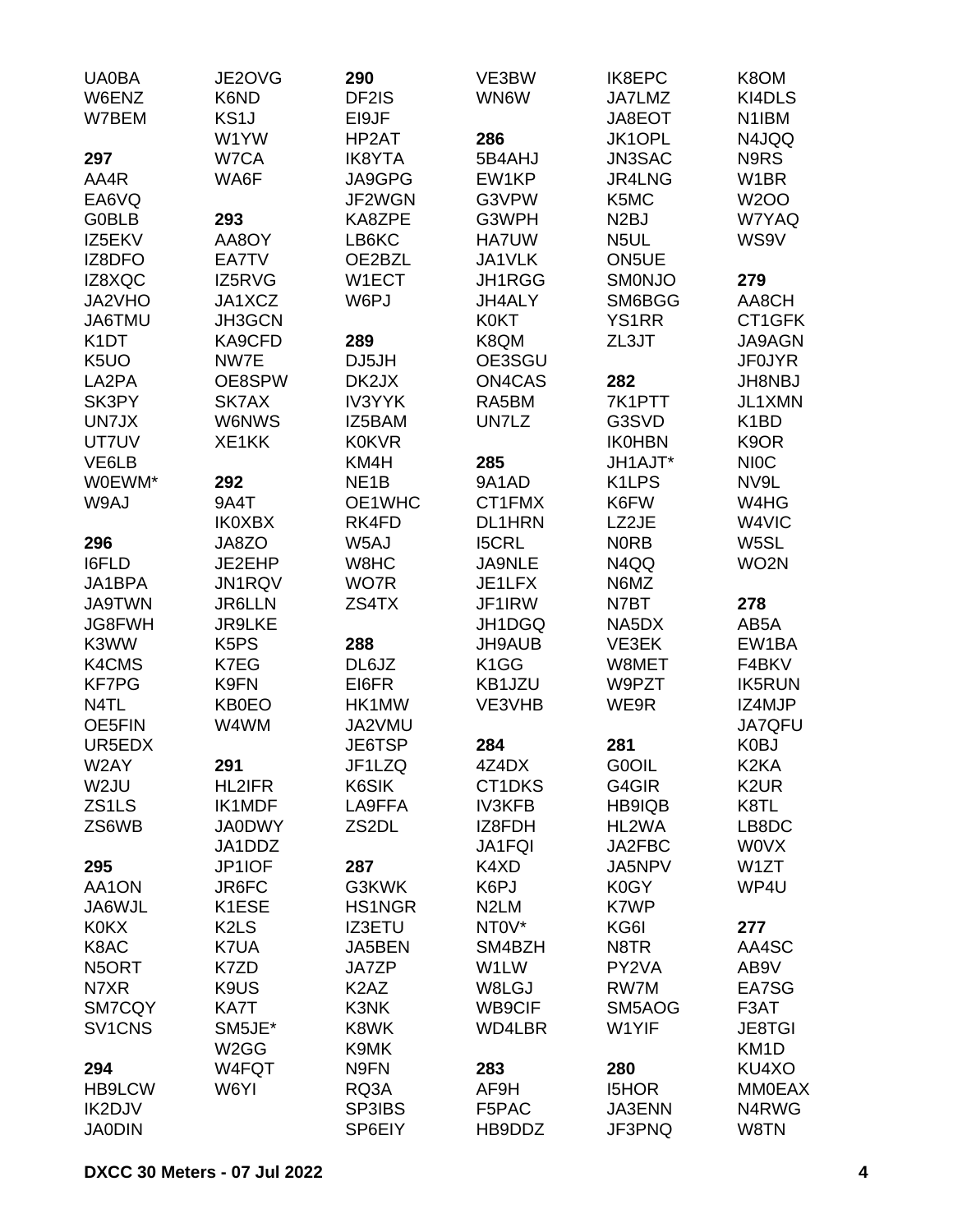| 276               | HB9DOT             | JA5XAE                        | 264                            | HL2KV                          | HB9JOE             |
|-------------------|--------------------|-------------------------------|--------------------------------|--------------------------------|--------------------|
| HB9BAT            | IZ8VYU             | <b>JA7GYP</b>                 | AA8LL                          | JA4ZA                          | HL4CJG             |
| HB9CEX            | <b>JA6GIJ</b>      | K9JF                          | AB <sub>5</sub> C              | JE2UFF                         | JF1RYU             |
| <b>IK0HFO</b>     | JI1CQA             | LA3MHA                        | CU <sub>2</sub> D <sub>X</sub> | JH4GJR                         | <b>JH0BQX</b>      |
| <b>IK4AUY</b>     | JM1VRW             | SM5CBM                        | <b>IK2PZC</b>                  | N4XP                           | <b>JH0RVY</b>      |
| JA1RTX            | <b>K0KG</b>        | SV9AHZ                        | JE2DZC                         | NI <sub>5</sub> F              | K3XA               |
| K <sub>1</sub> RO | <b>KB1EFS</b>      | W3AP                          | K5VIP                          | W5GAI                          | K4EM               |
| K9OW              | N6HY               | W3BW                          | N3RC                           |                                | K8DV               |
| N <sub>5</sub> KM | N8KOL              | W7ZJ                          | RM3DA                          | 259                            | N4TJ               |
| N6RV              | SM4CTI             | WF <sub>2</sub> S             | <b>UA30</b>                    | IV3GOW                         | OZ7FOC             |
| N7KA              | SM7NDX             |                               | W3GQ                           | N4ENE                          | SV1ACK             |
| N8OC              | WA5LFD             | 267                           |                                | <b>PA0JSE</b>                  | UR3EO              |
| RN3OG             | <b>WB2GAI</b>      | EA3GHZ                        | 263                            | RA4P                           | <b>WOHBH</b>       |
| <b>WOTT</b>       |                    | <b>IKOLNN</b>                 | F9XL                           | SV <sub>1</sub> V <sub>S</sub> | W5GZ               |
|                   | 271                |                               |                                |                                |                    |
| W8JRK             |                    | JA2JRG                        | <b>I5OYY</b>                   | W2WG                           | W <sub>5</sub> ZO  |
| W8MHW             | G3NDC              | JE1PNX                        | JA2QXP                         | W5DAW                          |                    |
| <b>WA4LOX</b>     | HB9BYQ             | JI1NJC                        | JA3EOP                         | W9BEA                          | 255                |
|                   | HB9DHG             | N4UOZ                         | JA9AA                          |                                | JA3QOS             |
| 275               | <b>IW0HOU</b>      | OM4EX                         | K <sub>2</sub> XF              | 258                            | JH1QAX             |
| 9A4W              | JA1DM              | W2GW                          | K3SEW                          | AI6Z                           | <b>JN7DOS</b>      |
| <b>JG0CQK</b>     | <b>JA2XCR</b>      |                               | N6IE                           | DL1SMA                         | VK3BDX             |
| JR1WCT            | JA3RQ              | 266                           | <b>NZ3O</b>                    | DL9FCY                         | W <sub>2</sub> OIB |
| K0JY              | K3UL               | AJ6T                          | UN3GX                          | EI9FBB                         | YB0COU             |
| K1USA             | K8ROX              | F5PBM                         | ZS2EZ                          | IZ3ENH                         | ZL4AS              |
| K9YY              | PA3CSR             | <b>IW0SAF</b>                 |                                | JH1WJR                         |                    |
| LY1G              | SM5CLE             | JH4HMG                        | 262                            | JH3SIF                         | 254                |
| N7QT              | ZL4TT              | JH8KFE                        | DL6XK                          | K9MBQ                          | CT1BH              |
|                   |                    | JL2JVX                        | F5UJK                          | KE1F                           | DS4AOW             |
| 274               | 270                | K8BL                          | HL3DE                          | KH <sub>2</sub> L              | JA8FFM             |
| <b>DL1TRK</b>     | G8DX               | K8RRT                         | <b>JA9IFF</b>                  | KR4F                           | <b>JH4ADK</b>      |
| <b>GM0AXY</b>     | HL3GOB             | N <sub>2</sub> W <sub>B</sub> | JE3ENP                         | N <sub>1</sub> EN              | K3VAT              |
| JA1CZI            | <b>JA3KNN</b>      | N7TY                          | K8NVR                          | N9BX                           | K7LJ               |
| JA5BGA            | JM2RUV             | NN4SS                         | <b>KI0KB</b>                   | PY2FN                          | LU5FF              |
| <b>JA9NFO</b>     | K4FJ               | <b>WA0I</b>                   | LA8HGA                         | W8IQ                           | N <sub>2</sub> JJ  |
| JE2LPC            | K8CW               | YO <sub>2</sub> CMI           | N6HC                           |                                | W5QM               |
| JP1NWZ            | SV <sub>1</sub> IW |                               | OZ1LCG                         | 257                            |                    |
| KB8VAO            | W4BP               | 265                           | W3RJW                          | DJ9ON                          | 253                |
| LA9VFA            | WA1S               | DJ9RR                         | WB8ZRL                         | EA8AXT                         | DJ4GJ              |
| W5VY              | WO <sub>2</sub> T  | F6DBX                         |                                | JA6BEE                         | F5JSD              |
|                   |                    |                               |                                |                                |                    |
|                   |                    | JA1MZL                        | 261                            | JH1ACA                         | <b>IK4ADE</b>      |
| 273               | 269                | JA2FSM                        | DK2GZ                          | <b>JK1TCV</b>                  | JA1HOM             |
| DL4CW             | DF <sub>2</sub> GH | JA8DNV                        | I2VGW                          | JL2PQV                         | <b>JH0NOS</b>      |
| DM1TT             | <b>IV3TMM</b>      | K2UFM                         | JE2VLG                         | K1NTR                          | <b>JR3UIC</b>      |
| JK1EXO            | <b>JA0LXP</b>      | K8FH                          | JH1OBS                         | KY6R                           | K <sub>1</sub> KO  |
| JR8AMF            | <b>JA9FPI</b>      | KA1ERL                        | JK1UNZ                         | N <sub>5</sub> JB              | K2NV               |
| K4JAF             | KD0PO              | KS4S                          | S55ZZ                          | NJ3K                           | <b>LA0FA</b>       |
| K4VIG             | KD <sub>0</sub> Q  | N <sub>2</sub> N <sub>S</sub> | VK3TC                          | NK4L                           | N <sub>4</sub> GN  |
| PY2IQ             | N3QE               | N9JV                          | W6BJH                          | UT7KF                          | N <sub>4</sub> PJ  |
| WA3C              | NX0I               | W1VT                          | W6RW                           | WA2NPD                         | SM3LGO             |
|                   | W4LSC*             | W <sub>2</sub> NO             |                                | WL7E                           | SM7BHH             |
| 272               |                    | W7QDM                         | 260                            |                                | SV9COL             |
| <b>DL7UPN</b>     | 268                | W8RLS                         | EU1U                           | 256                            | VE3CRG             |
| EA3WD             | FG5FR              | WA4JQS                        | G4IUF                          | AA9A                           | W4IS               |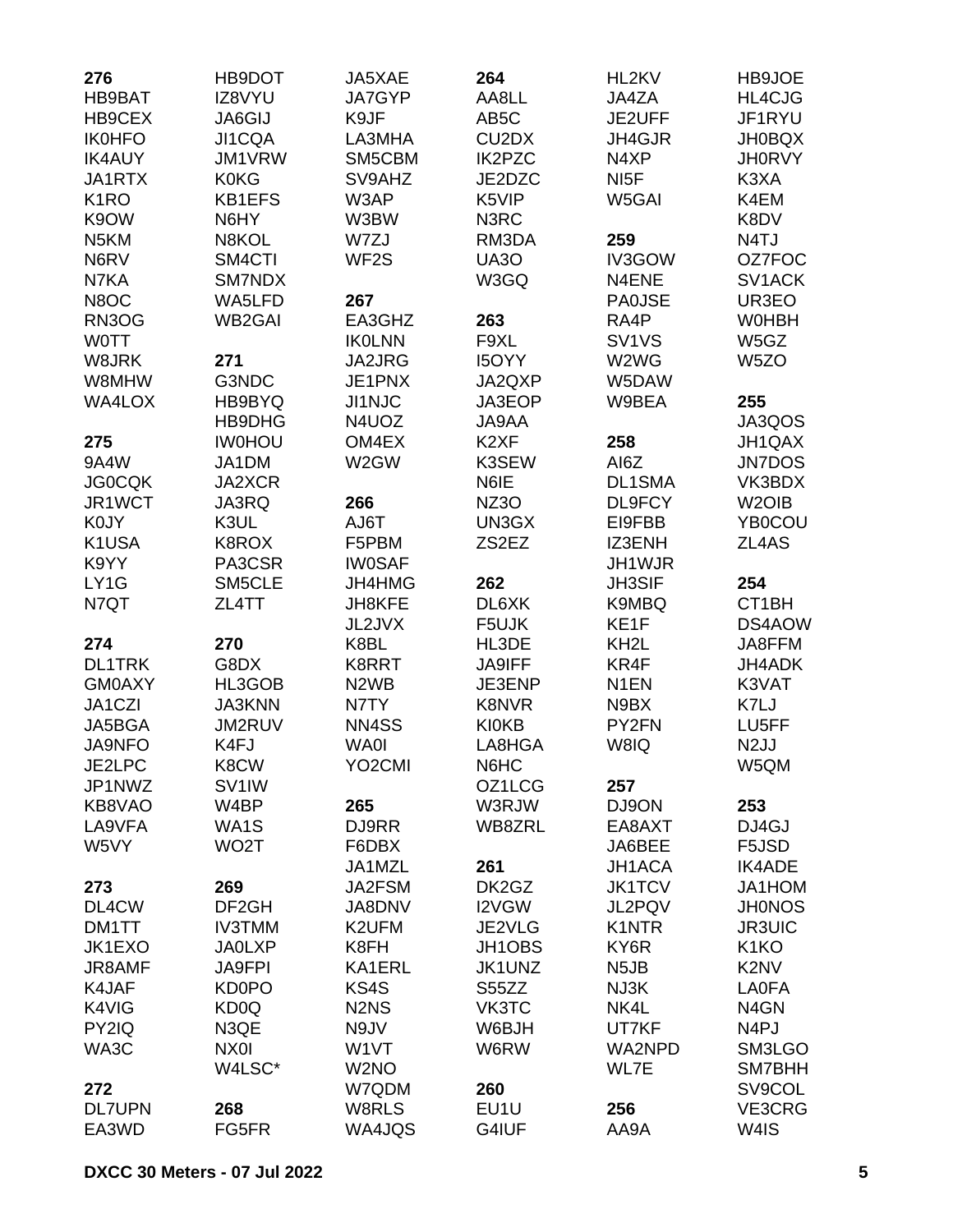| W <sub>4</sub> OX             | <b>SM7IUN</b><br>W5ZPA | WB8K              | K3VAR<br>KA8SYV               | K <sub>4</sub> ST<br>KT <sub>1</sub> J | K <sub>4</sub> OY<br>W4MAY |
|-------------------------------|------------------------|-------------------|-------------------------------|----------------------------------------|----------------------------|
| 252                           | W7CD                   | 243               | KC6X                          | LA2XPA                                 | W9JA                       |
| JA1KPH                        |                        | DJ3XG             | KW4V                          | OZ0J                                   | WD8PKF                     |
| JK1GOK                        | 248                    | DS5ACV            | N7ELL                         | <b>S54A</b>                            |                            |
| JO4CFV                        | CT1FUH                 | JH1APK            | NF <sub>1</sub> G             |                                        | 230                        |
|                               |                        |                   |                               |                                        |                            |
| JR1MLU                        | JA1OVF                 | PZ5RA             | NU <sub>4</sub>               | 234                                    | CT3KN                      |
| K9TF                          | K4PB                   | SM2GCQ            | W4GIW                         | I2MQP*                                 | EA2AFV                     |
| KD6UO                         | K5RT                   | SV2DGH            |                               | <b>I8MTQ</b>                           | EA5BRE                     |
| KJ6NZ                         | N8LJ                   | W7LGG             | 238                           | <b>IK0AGU</b>                          | JA2NNF                     |
| W <sub>2</sub> TB             | NA5Q                   | W8KEN             | CT3HF                         | JF2OZH                                 | K <sub>1</sub> LT          |
|                               | W8UN                   | WD9DZV            | JA2NDQ                        | <b>JH0OXS</b>                          | K9ALP                      |
| 251                           |                        |                   | JA4VLK                        | JJ1KZZ                                 | K9ZM                       |
| 4Z1UF                         | 247                    | 242               | K <sub>1</sub> SM             | JP7FSO                                 | N <sub>4</sub> OA          |
| AE5E                          | HL2CFY                 | F5NBX             | K5FZ                          | K <sub>2</sub> FW                      | N6KZ                       |
| IZ8GGF                        | K <sub>9</sub> OT      | JA3MHA            | KQ3F                          | SP6JIU                                 | <b>W0GG</b>                |
| JA3WLN                        | PE <sub>1</sub> L      | K8AJS             | N7WO                          | W1WC                                   | <b>W9OO</b>                |
| JR7MAZ                        | VE3CFK                 | N5MOA             | NA9RB                         | W5PJR                                  | WA4DOU                     |
| K4JC                          | WA6JA                  | NY2NY             | W2LE                          | <b>WB0TEV</b>                          |                            |
| K5VWW                         | WA8WV                  | W <sub>2</sub> OR | W6YOO                         |                                        | 229                        |
| KJ6P                          | XE <sub>2</sub> D      | W8MJ              | W8WEJ                         | 233                                    | AA8R                       |
| KT <sub>2</sub> C             |                        | XE <sub>1</sub> H | WA3I                          | EI6IZ                                  | AA9GR                      |
| N <sub>5</sub> L <sub>Z</sub> | 246                    |                   |                               | EW1P                                   | HK4SAN                     |
| RA3QUA                        | 4F2KWT                 | 241               | 237                           | IZ8FWN                                 | HL3AMO                     |
| RN3CT                         | CU <sub>2</sub> AP     | 9A5F              | AF4HX                         | JA6CBG                                 | <b>IWOHQE</b>              |
|                               |                        |                   |                               |                                        |                            |
| SA0AQT                        | IZ8IEV                 | AA7G              | EA5CRC                        | JF6XQJ                                 | JA1QXC                     |
|                               | <b>JA0LFV</b>          | EA5GPQ            | JL1OEC                        | <b>JH1NYN</b>                          | <b>K0BBC</b>               |
| 250                           | JR1IZM                 | JH1SJN            | K <sub>1</sub> R <sub>V</sub> | <b>KOCS</b>                            | K7LV                       |
| CT1EAV                        | <b>MOCSD</b>           | PY2WC             | KG9Z                          | K1MAA*                                 | N1CGP                      |
| <b>DS5TOS</b>                 | <b>VA7ZT</b>           | W1KSZ             | UA6AUA                        | <b>ON4ATW</b>                          | N6UK                       |
| EA1AF                         | W3JX                   | W8BBQ             | W8OP                          | <b>UA0FO</b>                           | RD3BD                      |
| HA5VZ                         | W9FI                   |                   | XE <sub>2</sub> X             | W7AH                                   | <b>WOLS</b>                |
| <b>JA8CJY</b>                 |                        | 240               |                               | YB1UUN                                 | W5PF                       |
| JH1BAM                        | 245                    | AB0CT             | 236                           |                                        | ZS6NJ                      |
| JH1IAQ                        | AA4A                   | <b>HB9TKS</b>     | CT3MD                         | 232                                    |                            |
| K0GD                          | <b>BA7IO</b>           | <b>IOJBL</b>      | <b>IK2DZN</b>                 | 7K3QPL                                 | 228                        |
| K5FNQ                         | BH4IGO                 | JG1OGM            | JA3BXF                        | 7M4AOE                                 | 4Z5LX                      |
| N <sub>1</sub> SV             | JF1LMB                 | K4YYL             | K9GWH                         | <b>JA3NHL</b>                          | <b>AA0MZ</b>               |
| N4JT                          | JH1IED                 | K8NK              | N4AL                          | JG1SWM                                 | <b>IK2RPE</b>              |
| <b>PA7TWO</b>                 | VE6AX                  | <b>KR0P</b>       | SM5ARL                        | K4HQK                                  | JH1RVQ                     |
| PY2DS                         |                        | LA2GH             | SM5FWW                        | K4ZO                                   | KC6JAM                     |
| PY2MC                         | 244                    | N4HID             | <b>US0YA</b>                  | K6EME                                  | KX4TT                      |
| <b>RU0SN</b>                  | DS1JFY                 | N6PEQ             |                               | KF2DT                                  | UX5UO                      |
| W2JLK                         | <b>IK2RZP</b>          | NA <sub>2</sub> M | 235                           | N8NN                                   | VE1JBC                     |
| W4AG                          | <b>IV3VBM</b>          | RN9N              | EA3CJ                         | WA6G                                   | W1EQ                       |
| W5CIA                         | JA6GPR                 | SV2AEL            | EC <sub>1</sub> A             |                                        | W <sub>1</sub> SSN         |
| WA3F                          | K8ME                   | W3ABT             | EU1KY                         | 231                                    | W <sub>1</sub> TO          |
|                               |                        |                   |                               |                                        |                            |
|                               | K8UT                   | WI8R              | G4PUQ                         | <b>AE0P</b>                            | W5JAY                      |
| 249                           | KK2M                   |                   | <b>IOOSI</b>                  | EI3IO                                  | W7MEM                      |
| 9M6YBG                        | LA7QI                  | 239               | <b>JA4DHN</b>                 | JA9RT                                  | WB3JFS                     |
| K6RO                          | N4TV                   | DL2RUM            | JA8UIV                        | JH4CBM                                 |                            |
| K9YC                          | RT <sub>5</sub> A      | G3UAS             | JE3EDJ                        | K <sub>2</sub> C <sub>BI</sub>         | 227                        |
| <b>KK0M</b>                   | <b>WOFLS</b>           | JA1FJJ            | K0MN*                         | K4MF                                   | AD8P*                      |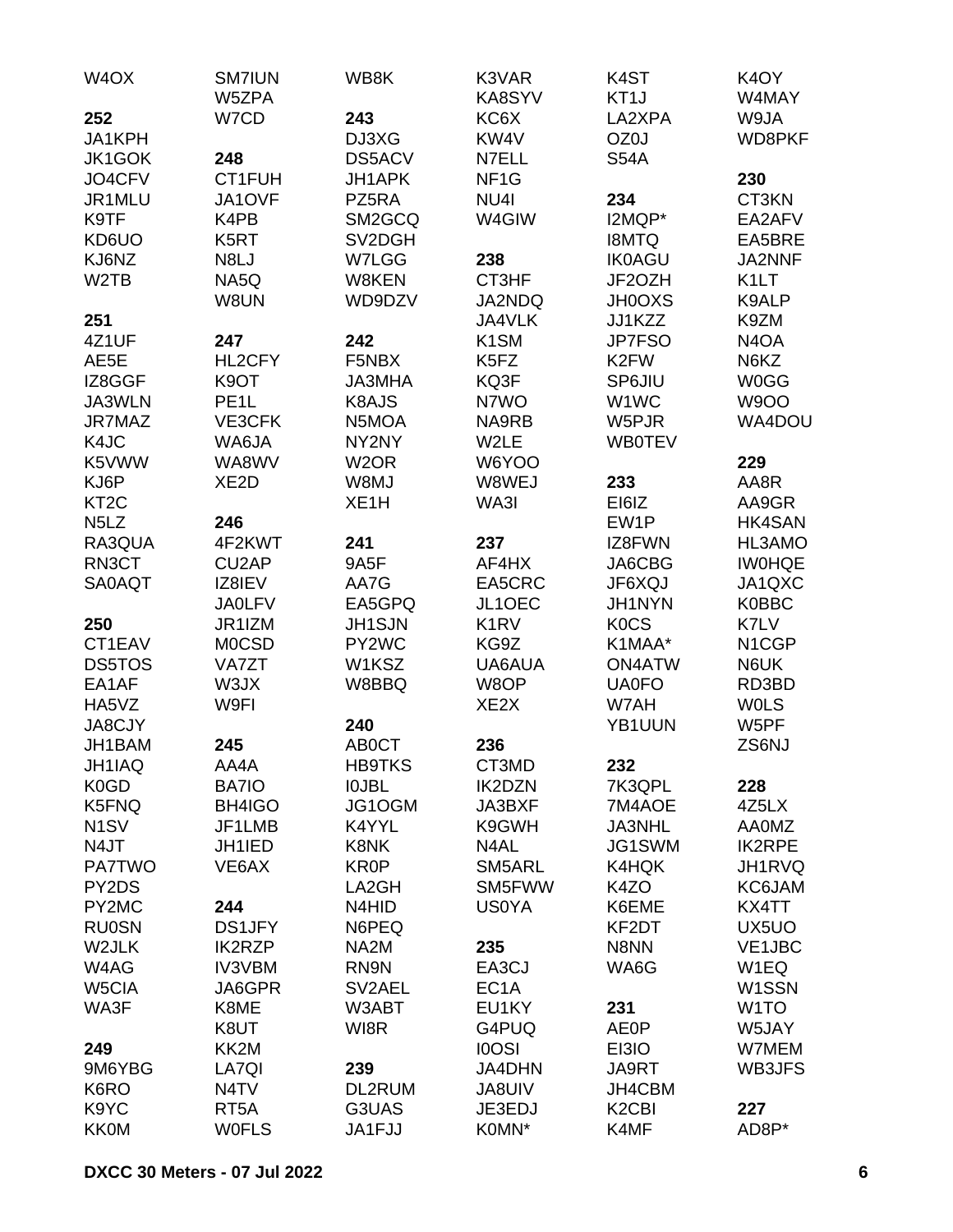| DS5DNO             | WA3WZR             | K3PU                          | SP5ELW            | K5CWR                         | <b>DL6UNF</b>     |
|--------------------|--------------------|-------------------------------|-------------------|-------------------------------|-------------------|
| JA1EMQ             | YB <sub>1</sub> AR | K4JUZ                         | SV1CQN            | K9RT                          | DL7JRD            |
| JA1JYE             |                    | N4AOE                         | <b>VE1DUN</b>     | LB7ZG                         | JA4HAW            |
| JH2PWY             | 223                | W <sub>2</sub> FV             | VK5GR             | N <sub>1</sub> RR             | K4GK              |
| <b>JQ1YIW</b>      | HA5BSW             | W4ABW                         | W0AIH*            | RA0BA                         | K7UT              |
| JR1EFG             | <b>JA3UNA</b>      | W5RYA                         | W2DXE             | <b>RT0F</b>                   | KI4WCQ            |
| OE2GEN             | JM1SZY             | W8FIB                         |                   | SM7GIB                        | N4HB              |
| PP <sub>1</sub> CZ | K4MS               | <b>WB2KSK</b>                 | 216               | W2RIJ                         |                   |
|                    |                    |                               |                   |                               | RA3BL             |
| W4RDX              | K4WFM              |                               | G0VXE             | W3BJ                          | <b>SMOMPV</b>     |
| W8UV               | KI5BLU             | 219                           | JJ1QUV            | W3WH                          | SP <sub>6</sub> A |
|                    | <b>NORN</b>        | AB4UF                         | K4JKB             | W5ZG                          | UR9IDX            |
| 226                | N9UA               | CT1BWW                        | K9NR              | WP4CQ                         | W6AEA             |
| DJ7ZG              | W4SK               | <b>IK2ANI</b>                 | <b>KLOS</b>       |                               | WB5STU            |
| DL4NBE             | WA3AFS             | IZ8MBW                        | N4TOL             | 212                           |                   |
| IZ2EWR             | WO <sub>5</sub> I  | JF1NZW                        | <b>NK0S</b>       | AF5CC                         | 208               |
| <b>JA8XQI</b>      |                    | <b>K0TPP</b>                  | W5DNT             | EA1RT                         | AL7TC             |
| JE2EBT             | 222                | K4VNY                         | W6RKC             | JA0PE                         | DL1DWT            |
| JE2RDO             | AA4U               | K <sub>5</sub> JZ             | W8HMK             | JA1IAZ                        | HB9DQV            |
| <b>JK1AJX</b>      | <b>I8YAV</b>       | K6UNE                         | WB2FUV            | JH1VUO                        | HI3T              |
| N4SC               | JA7KE              | KF6HI                         |                   | <b>JH7BKN</b>                 | K6ZZ              |
| SM5CZK             | JE1BMJ             | <b>MU0FAL</b>                 | 215               | N8NA                          | K8ZM              |
| <b>UA0FDX</b>      | KG4CUY             | N <sub>5</sub> ET             | 7M4CLF            | W <sub>2XI</sub>              | N8VV              |
| W7SX               | KJ4R               | VU2PTT                        | HA5CW             | WS5W                          | RD9M              |
| W8IW               | KR <sub>6</sub> C  | <b>WA0MHJ</b>                 | <b>I8LWL</b>      | WY6N                          | SM6CLU            |
|                    | LB5WB              | YL2TW                         | <b>ISOAFM</b>     | YV <sub>5LI</sub>             | SP1DSZ            |
|                    |                    |                               | JJ2WOC            |                               | W7IU              |
| 225                | N <sub>1</sub> JP  |                               |                   | 211                           |                   |
| F6ECI              | N6WT               | 218                           | JJ6DGP            |                               |                   |
| <b>IW3GJF</b>      | W5VQ               | EI2GLB                        | <b>K3FRK</b>      | DL5MHQ                        | 207               |
| IZ5MOQ             | W7JY               | JF2VAX                        | K6EID             | JE1PHH                        | AA6RR             |
| JA1QIW             | W8CD               | JH1ERJ                        | K6UM              | K <sub>2</sub> EK             | <b>HB9CQK</b>     |
| <b>K0THN</b>       | W9CSX              | K <sub>1</sub> BZ             | K7LAZ             | K4WES                         | JH1IZR            |
| LA6OP              | WA3FRP             | K1JIU                         | <b>N0KV</b>       | N6OJ                          | JI8PDC            |
| N <sub>5</sub> ZC  | <b>WA4CEM</b>      | K <sub>2</sub> BA             | N9ISN             | NG7M                          | K8AV              |
| NA4EA              |                    | K6MKF                         | W7IV              | <b>WA9PIE</b>                 | KD <sub>2</sub> T |
| SP7ICE             | 221                | K8CQ*                         | WA5NFC            | WB8B                          | KI1U              |
| SV3AQR             | <b>HB9IIO</b>      | KS3F                          |                   | XE <sub>1</sub> J             | PY2GG             |
| W3SB               | K0AZ               | LU4FPZ                        | 214               |                               |                   |
| W9YSX              | N7NG               | OH <sub>2</sub> IS            | CT1FCX            | 210                           | 206               |
| WN6K               | NT <sub>5</sub> V  |                               | DL5XL             | G3WW                          | 9K2OD             |
| ZS6UT              | PA0ZH              | 217                           | <b>IK3SWB</b>     | K <sub>1</sub> RI             | DL2RD             |
|                    | S51NM              | AA4AK                         | IZ0GYP            | K5DHY                         | JR1CAD            |
| 224                | SM3PHM             | DK1WB                         | JA2ITK            | N <sub>1</sub> BZ             | K <sub>5</sub> QX |
| AA6AA              | SM5BMB             | DK7YY                         | JE1HRC            | N <sub>2</sub> N <sub>W</sub> | K6QU              |
| <b>DL2RTL</b>      | W7HPW              | DL2NOM                        | K <sub>1</sub> UU | N <sub>4</sub> LR             | K8EAB             |
| <b>IOMWI</b>       | W9JJB              | <b>DS3HWS</b>                 | K7KB              | OH <sub>4UI</sub>             | KX2A              |
|                    |                    |                               |                   |                               |                   |
| <b>IK2UWA</b>      | W9YE               | JE1GWO                        | N6DX              | UN3G                          | ON6KE             |
| KK4OK              | WB7B               | <b>KA4RRU</b>                 | N6PSE             | UN9L                          | W0OGH             |
| KV1E               |                    | <b>KB2FCV</b>                 | W6SL              | VE7BV                         |                   |
| N3KV               | 220                | KD3CQ                         |                   | VK3FM                         | 205               |
| ON6YH              |                    |                               |                   |                               |                   |
|                    | <b>IK4MSV</b>      | KK4OW                         | 213               |                               | DK8IZ             |
| W2NRA              | JA4FM              | N <sub>1</sub> M <sub>D</sub> | EA6ET             | 209                           | G3KMQ             |
| W6SFK              | JH5HDA             | N6QI                          | JA8WGX            | AA4FL                         | N6PM              |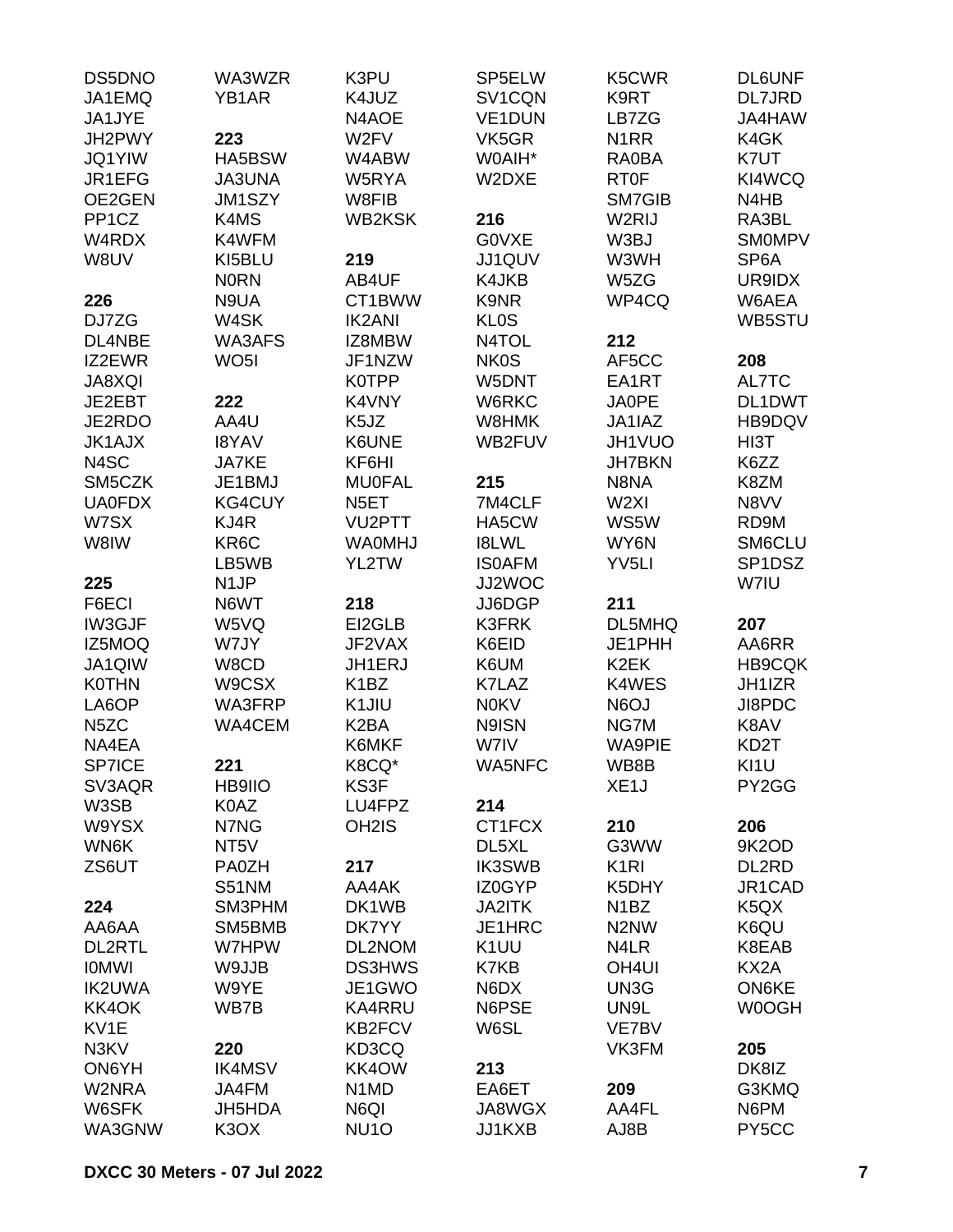| SP <sub>5E</sub> S | F <sub>1</sub> ICS | K4KAY             | W6BK               | JA2ODB                        | 187               |
|--------------------|--------------------|-------------------|--------------------|-------------------------------|-------------------|
| <b>WORSP</b>       | G8AJM              | K7LFY             | WA6URY             | <b>JG1LRE</b>                 | JA3BKP            |
| W4UEF              | HB9CXZ             | N <sub>2</sub> RR |                    | K9GA                          | <b>JG3KLF</b>     |
| YO4AUL             | JH1DGJ             | N4IQ              | 194                | KE3D                          | JM1GHT            |
|                    | K0ABC              | ND4X              | DL9GTB             | NQ1K                          | JT1BV             |
| 204                | K3SUI              | SV1FKZ            | <b>JA0AXV</b>      | OH <sub>1JP</sub>             | K <sub>1</sub> PL |
| DK5HZ              | K5FXB              | WA6TLA            | JA3WMS             | SM4OLL                        | K4GHS             |
| EA8MT              | N8BJQ              |                   | K <sub>1</sub> GE  | <b>VU2CPL</b>                 | KC2STA            |
| <b>HBOWR</b>       | N9XX               | 197               | K <sub>2</sub> ZD  | W8TM                          | KD <sub>5</sub> R |
| K <sub>1</sub> NJ  | UR5FEO             | AB1J              | K4WZ               |                               | KW4CQ             |
| KK1W               | WK8A               | AL7R              | N <sub>2</sub> RJ  | 190                           | N4ZY*             |
| N5WA               |                    | FG4NO             | UA9MC              | DF <sub>2</sub> UA            | UR4IOR            |
| OZ1IKY             | 200                | HP3TA             | VA2IG              | <b>JA0KJE</b>                 | WT4Q              |
| PY2RO              | DJ7JC              | JA1BNW            | WB8CQV             | JA4HXF                        | WW8W              |
| SP7CVW             | HB9CRV             | JA2MNB            |                    | JH2AJY                        | YB2TX             |
| VK <sub>2</sub> CA | <b>IK1IYU</b>      | K1KA              | 193                | K8QKY                         | YO3DDZ            |
| W3FI               | <b>IV3TDM</b>      | KQ4EE             | DL5KUA             | KJ7M                          |                   |
| W3MR               | JA8LRG             | N5TU              | <b>JI6IHG</b>      | LA6UL                         | 186               |
| <b>WA1PMA</b>      | JH1OGT             | N9KW              | JN1NBU             | W1EBM                         | EA5RD             |
| WU4B               | K5DCW              | NN4X              | K <sub>1</sub> ZE  | W <sub>2</sub> W <sub>C</sub> | HL4CCM            |
|                    | KM <sub>1</sub> C  | XE1MEX            | K4JLD              | W6AER                         | JA1UOA            |
| 203                | N8SNM              |                   | KD8RQE             |                               | JA4GXS            |
| EA5AT              | OH3OJ              | 196               | N6BM               | 189                           | JT1CO             |
| F <sub>2NH</sub>   | VK4CAG             | 4X4MF             | NA2AA              | JA3AVO                        | K <sub>1</sub> DJ |
| <b>IZ7AUH</b>      | W1XV               | 6K5YIA            | VE <sub>1</sub> OP | JA6JYM                        | K <sub>2</sub> RU |
| JP1LRT             | W6HDG              | <b>BV1EK</b>      | W4NE               | <b>JL3DGI</b>                 | K8SIA             |
| K4YJ               | W8QZA              | HB9BOI            | WA9MAG             | K <sub>1</sub> EFI            | K9SM              |
| <b>KF0LA</b>       | WA5IPS             | <b>JA6IVR</b>     |                    | K4WJ                          | KE8G              |
| N3KN               |                    | JE1IBI            | 192                | K9FZ*                         | N3VA              |
| NA <sub>2</sub> P  | 199                | JP1EWY            | AA4NC              | KM6HB                         | NA5C              |
| R3IS               | AB4SF              | K2AJY             | CU3EQ              | LA5SJA                        | SM5ENX            |
| RV4LC              | DF7EE              | KZ5DX             | EW4DX              | N6NU                          | VE3YF             |
| RX9JX              | <b>GU0SUP</b>      | LA5LT             | <b>HB9MFM</b>      | OZ5NJ                         |                   |
| SP3EPG             | HL2EIZ             | N <sub>1</sub> GC | <b>IK2GAJ</b>      | W1NA                          | 185               |
| W <sub>1</sub> OK  | IK3DVY             | N <sub>2</sub> AJ | <b>JF7NNI</b>      | W5VU                          | DL2SWN            |
|                    | <b>IK8GJR</b>      | OE1ALW            | JI1MNT             | <b>WA0SXV</b>                 | K0OK              |
| 202                | <b>JA0CIU</b>      | <b>SMODSF</b>     | KK5OQ              | WS1L                          | K <sub>1</sub> CA |
| CT3DL              | JA3LDH             | TF3DC             | N7NW               |                               | K <sub>1</sub> JD |
| DJ8NT              | K6IPV              | W2YR              | NA9A               | 188                           | LA8WG             |
| EU <sub>1M</sub>   | UA9FFV             | WA9GON            | NH6T/W4            | <b>JA7XBG</b>                 | N3XM              |
| IZ4DIW             | W4GE               |                   | UT6UA              | JE2KSM                        | N4KM              |
| JO1LVZ             | WA2USA             | 195               | VK3KE              | JH1UBK                        | N4MI              |
| <b>JR0AMD</b>      | WV <sub>2I</sub>   | AA3TH             | <b>WOTM</b>        | <b>JK3GWT</b>                 | <b>WORX</b>       |
| K1ACL              | ZL3PAH             | <b>IK4TVP</b>     | WB3LHD             | K3WWT                         | W4NBS             |
| KA1J               |                    | JH1FNU            | YO2DFA             | K <sub>5</sub> C <sub>D</sub> | W7QHE             |
| NE3F               | 198                | <b>K0TT</b>       | ZL3TE              | KW9U                          | W8NN              |
| RX3BP              | AA4FU              | K4AR              |                    | N9LJX                         | WC4H              |
| WW8RT              | AC9EM              | K4KGG             | 191                | OH8NW                         | XE1RBV            |
| YL2KF              | DK3UA              | K5UZ              | AG7N               | R7CD                          |                   |
|                    | EA1KP              | K6SRZ             | DL2JIM             | SV1FJP                        | 184               |
| 201                | JE4FNC             | KR <sub>0</sub> O | EI8IU              | VK <sub>2</sub> GR            | <b>DH0GSU</b>     |
| AC6BW              | K2PF*              | <b>S50B</b>       | GM3WIL             | W1ITU                         | DK3PZ             |
| DM2RM              | K <sub>2</sub> SN  | W5QP*             | IT9CVO             |                               | <b>IK1UGX</b>     |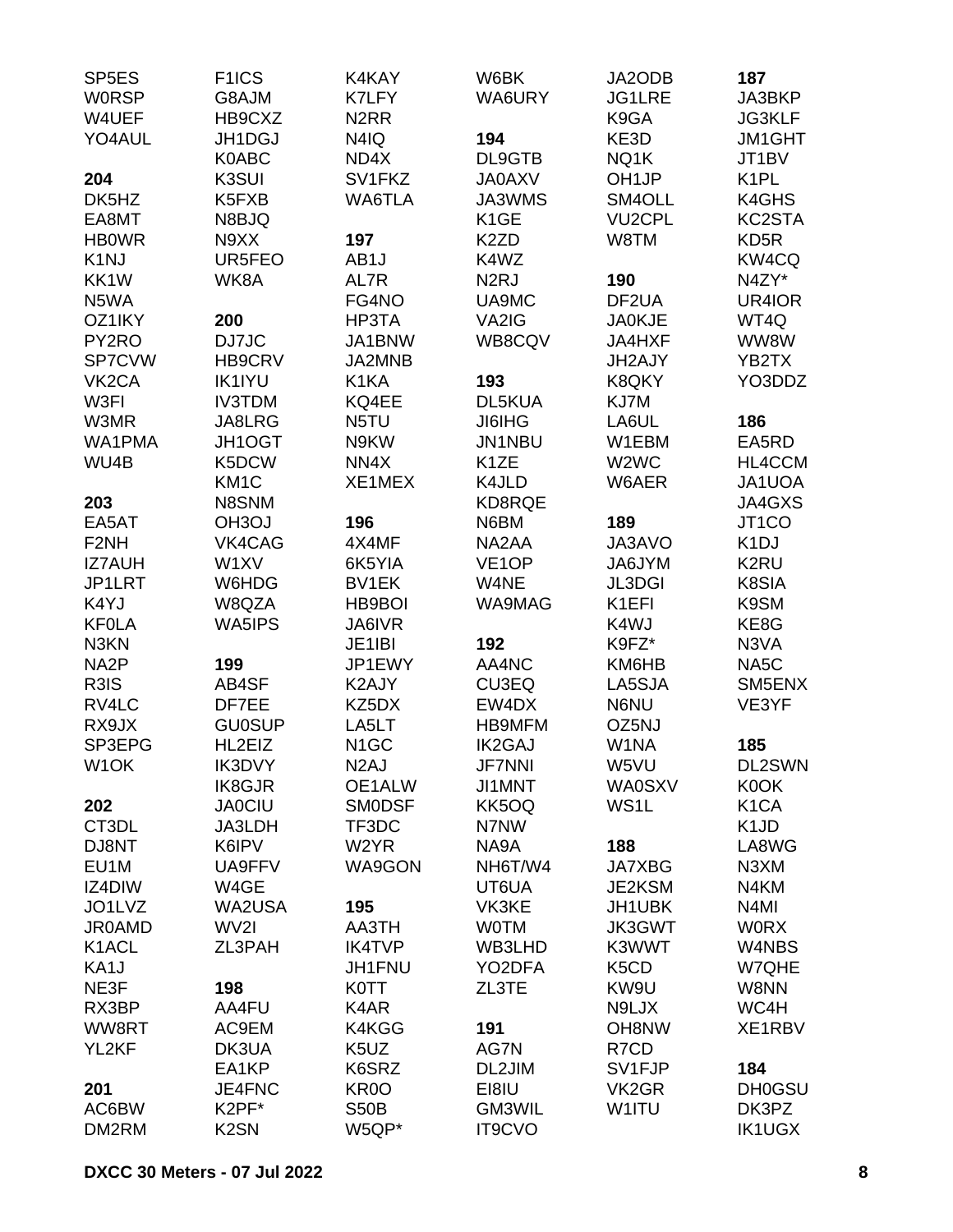| JA1SGU             | <b>JA3FHL</b>                 | KN4JX             | UA4PK             | <b>UA0SC</b>       | N4IG                |
|--------------------|-------------------------------|-------------------|-------------------|--------------------|---------------------|
| <b>JH1AWJ</b>      | JR6GV                         | LX1CW             | <b>WOIKD</b>      | UA1OM              | N9AOL               |
| K <sub>2</sub> TV  | K3GGN                         | N3AIU             | W6KK              | <b>VE7TK</b>       | ND7K                |
| K <sub>5</sub> GH  | K8YSE                         | N3KS              | YB4IR             | W <sub>4</sub> DN  | OH7TV               |
| KZ9DX              | KE8UM                         | N3OUC             | YU1JF             | W4HZ               | R3BB                |
| N3RW               | LZ2ZG                         | W4REX             |                   | W5JMW              | <b>WOIZ</b>         |
| NE6I               | N <sub>1</sub> NU             | W5UHQ             | 173               | W6PG               |                     |
|                    |                               |                   |                   |                    |                     |
| NW6S               | <b>WOMU</b>                   | W6FL              | HB9DVZ            | WA2VQV             | 166                 |
| <b>SM0BYD</b>      | W2/CT1GIF                     | W7VS              | JA4SSM            | WB2BIN             | 4X6UU               |
| SV8RX              | W <sub>2ZI</sub>              | <b>WD0DAN</b>     | <b>JA7HRM</b>     |                    | HK3PJ               |
| VK6LC              | W7IUO                         |                   | K9UQN             | 169                | <b>JA0GCI</b>       |
| W6WA               | WF4U                          | 176               | KE1VT             | 9K2BM              | JH1FVE              |
| W7CB               |                               | <b>JH0AWC</b>     | N <sub>1</sub> KC | <b>DL6NW</b>       | <b>JH3FHQ</b>       |
|                    | 179                           | JI1WLL            | <b>OH6NIO</b>     | E21EIC             | JO4JDU              |
| 183                | AC4TO                         | KA6BIM            | RA9SC             | EA1JO              | K3SX                |
| AC4VM              | EA7QW                         | KE4BKL            | W3BNN             | K <sub>2</sub> TK  | KK8MM               |
| <b>JA0BES</b>      | G3SBP                         | <b>KS0M</b>       | YO9FNP            | K3NF               | <b>KM7R</b>         |
| JA1ITJ             | JA1GVT                        | N4NW              | ZS1A              | KT8D               | KV4T                |
| K <sub>1VI</sub>   | JJ1BMB                        | W1MR              |                   | N4AA*              | N0AH                |
| K3PP               | JR4VEV                        | W1YRC             | 172               | N6EM               | N2SQW               |
| KD7H               | K <sub>5</sub> RJ             | W4KA              | K7FEL             | W9GXR              | NU <sub>4</sub> B   |
| KE4UW              | N <sub>1</sub> IA             | W8JA              | N9SF              | YB0DJ              | OZ5HP               |
| KQ4AV              | NI3P                          | W9BS              | PP7LL             |                    | TA1CM               |
| N9JR               | SM <sub>1NJC</sub>            | <b>WA5POK</b>     | W9MAK             | 168                | W <sub>2</sub> CG   |
| VE3YV              | TF3JB                         | <b>WA8RCK</b>     | WK9U              | DF3EC              | W5GA                |
| W1FA               | W4AO                          |                   |                   | DK3QM              | W8SAX               |
| W5THT              | W6DE                          | 175               | 171               | HL4XM              | WE <sub>1</sub> P   |
|                    |                               |                   |                   |                    |                     |
|                    | WB0O                          | 5T5PA             | AD6ZJ             | JA2LHG             |                     |
| 182                |                               | CU3AN             | DK4TP             | JA4CZM             | 165                 |
| AF <sub>2</sub> C  | 178                           | G4FKA             | <b>K0KP</b>       | JH1RFM             | 7L4VYK              |
| DJ3AS              | AJ8MH                         | <b>JA0AVS</b>     | KD4W              | JK1EBA             | AD <sub>3</sub> C   |
| K6XN               | HB9BMY                        | JA6OXT            | KO8SCA            | JM1HJG             | JA3EEM              |
| <b>K7LAY</b>       | JA1NLX                        | JE2SOY            | NA6MG             | K <sub>2</sub> RET | JH1GNU              |
| KB4MRX             | JH1AGU                        | <b>JG3RWX</b>     | NI7F              | K9UWY              | KK4XL               |
| KE9U               | JJ2VLY                        | K2RNY             | TA <sub>1</sub> L | <b>KB9DAK</b>      | OZ3SM               |
| <b>MOIKW</b>       | K4WNW                         | K6BV              | W1DYJ             | N7MQ               | W7JW                |
| N <sub>2</sub> DPF | KF4VTT                        | VK2AAH            | W3KHQ             | R9MJ               |                     |
| OM8FR              | KR4U                          | <b>WOFG</b>       | W8LMG             | TF3Y               | 164                 |
| <b>WA0RVK</b>      | W <sub>1</sub> OP             | WC <sub>2</sub> C | WA9JWL            | VU2LBW             | CX <sub>2</sub> CC  |
|                    | W <sub>2</sub> KA             | ZL3RJ             | WB6BFG            | W4OWY              | JA2BUR              |
| 181                | W8CZN                         |                   |                   | W6SIY              | JF1WLK              |
| AA3LX              | W8FN                          | 174               | 170               | W9NIO*             | <b>JH7WQX</b>       |
| AA4EA              | WA8MCD                        | BG8PA             | G4XEE             |                    | K4AU                |
| K8BN               | WB4SON                        | EA5KA             | <b>HB9FBG</b>     | 167                | <b>KK4CLY</b>       |
| KD4POJ             |                               | G3XLF             | <b>I5FLN</b>      | AA4LR              | LB5GI               |
| PT7DX              | 177                           | <b>IK0XIH</b>     | <b>IK2WSO</b>     | AH <sub>0</sub> U  | LX1KC               |
| W4DAO              | AE4CW                         | JA3EY             | JM1ESG            | <b>HB9CQL</b>      | <b>NOTR</b>         |
| W5WP               | JA1VRY                        | JA3VPA            | K2HAT             | JA9IWR             | N7WS                |
|                    |                               |                   |                   |                    |                     |
| W6DR               | JA8NFV                        | JJ1BDX            | K6MM              | JK1MZT             | NF4A                |
|                    | JI3CJP                        | KA9OKH            | K8JE              | K3EA               | PY2ADR              |
| 180                | JM3GXU                        | KK9H              | KC5LK             | K6TAR              | R <sub>2</sub> ARR  |
| AC5AA              | K <sub>5</sub> C <sub>R</sub> | N4BAF             | LA2IR             | K9JU               | VE1VOX              |
| HA5PT              | K5HK                          | N7RD              | SV1HEP            | N3ND               | VU <sub>2</sub> CDP |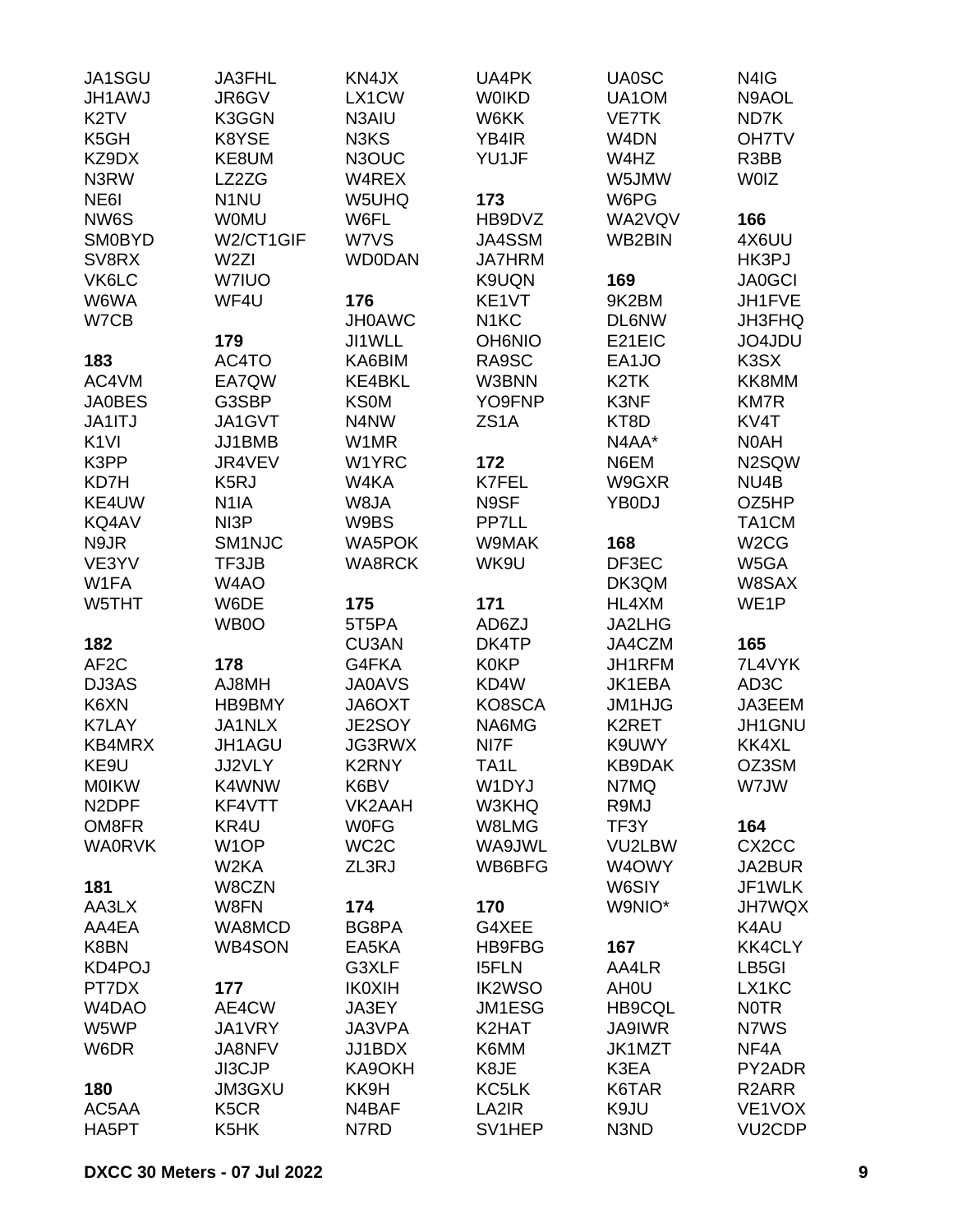| W7FI               | WR7Q              | <b>JA0ADY</b>                 | N6RK               | <b>JS6TWW</b>                 | 150                            |
|--------------------|-------------------|-------------------------------|--------------------|-------------------------------|--------------------------------|
| W7YW               | ZS1EL             | <b>JH0AKV</b>                 | N8SHZ              | K7HC                          | 7K1CPT                         |
|                    |                   | K <sub>1</sub> LI             | SO <sub>5</sub> AS | K8WHA                         | AG1A                           |
| 163                | 160               | K6ZP                          | SP5LKJ             | <b>KB0EL</b>                  | EA2AAZ                         |
| AC7ZG              | AA4DD             | KE5BR                         | VE4EAR             | KE3ZT                         | G4AFJ                          |
| E73D               | DK6OR             | KN4PPD                        | W5EW               | KU1T                          | <b>IKOUTM</b>                  |
|                    |                   | KU <sub>2</sub> A             |                    |                               | <b>JA0MRW</b>                  |
| JA4FKO             | <b>DL3ANK</b>     |                               | WA5KBH             | NY4G                          |                                |
| JR3ADB             | EA3EQT            | <b>MOHIH</b>                  | WB8BZK             | PF7M                          | <b>JE4CIL</b>                  |
| K0SD               | F5AQB             | N8NB                          | YO3AIS             | VE2ACP                        | JF1KML                         |
| K5LY               | <b>IWOBYL</b>     | N9LEO                         |                    | W3HKK                         | <b>JR0QFA</b>                  |
| K9IA               | <b>IZ0BTV</b>     | NA5S                          | 155                | W3ML                          | K8SL                           |
| KE3X               | <b>JK7LXU</b>     | SV3KH                         | EA5AR              | XE2YWH                        | KB6CIO                         |
| <b>KJ7TEA</b>      | K <sub>2</sub> OP | VA3AYA                        | <b>IKOWRB</b>      |                               | KD3HN                          |
| <b>KL7TC</b>       | KK4CB             | W1AW                          | <b>JE7BUH</b>      | 152                           | KN7K                           |
| KP4N               | N <sub>1</sub> RK | WE4S                          | JL1GYZ             | <b>DD0VU</b>                  | <b>NOVVV</b>                   |
| LZ1XL              | NA5Z              | WQ1H                          | <b>JM1JIV</b>      | DK7VW*                        | NS3L                           |
| LZ2XF              | OE3KLU            | YO6HOY                        | K5TN               | DL8OH                         | SP6AXW                         |
| NZ <sub>50</sub>   | OZ4VW             |                               | KM4HQE             | EB3CW                         | SV <sub>2</sub> BXA            |
| W4MA               | VR2XYL            | 157                           | LU2DSL             | HB9AGO                        | TF5B                           |
| WB2NPY             | W <sub>1</sub> AO | 9H1AE                         | <b>NOSTL</b>       | <b>JA2ACI</b>                 | UW7UA                          |
| WQ5R               | W <sub>1</sub> ZS | AC4BT                         | PA <sub>5</sub> X  | <b>JH7IQQ</b>                 | W9QO                           |
|                    |                   | AK1P                          |                    |                               | WB2KSP                         |
|                    | WB8RFB            |                               | UA6XT              | <b>JJ1IRS</b>                 |                                |
| 162                |                   | DK5RL                         | VA3NXM             | KH <sub>6</sub> P             | WW1L                           |
| <b>JA0EVI</b>      | 159               | EI7GY                         | <b>WOKCJ</b>       | LA7EIA                        |                                |
| JA1OVD             | AA3AZ             | HL5BMX                        | W3ACO              | N4XMX                         | 149                            |
| JI3BFC             | CT1DOF            | <b>JR3TOE</b>                 | W6WF               | N6KK                          | DS2BGV                         |
| <b>K0BRO</b>       | CT7ANG            | K7CU                          | W9ZCL              | N7DED                         | G3PSM                          |
| K0QQ               | DL2AMD            | N <sub>2</sub> G <sub>Z</sub> | XE1FAS             | NA1DX                         | <b>K0COM</b>                   |
| K1LTJ              | DL6DCD            | N <sub>5</sub> TF             |                    | <b>NEOU</b>                   | K <sub>2</sub> KI <sub>B</sub> |
| K3VPZ              | EA1BLA            | S53MJ                         | 154                | NX8Y                          | K <sub>2</sub> MK              |
| K9SG               | JA8EIA            | SV4FFL                        | AB2E               | NZ4DX                         | K4KEW                          |
| KA1DJ              | K <sub>1</sub> XE | W <sub>4</sub> CC             | DF2WF              | SQ7FPH                        | K5KG                           |
| KD4SN              | K3FM              | W4UCK                         | <b>IV3FFI</b>      | WB5NHL                        | KA1API                         |
| N <sub>5</sub> BO  | KA3GWD            | W4YCH                         | <b>JA2CKK</b>      | ZS <sub>1</sub> J             | KC2SST                         |
| ND4V               | KS4YT             | W5TUF                         | JH3FCF             |                               | KD9ZR                          |
| OZ9U               | N <sub>2</sub> FF | W6RFF                         | JR4CZM             | 151                           | N7KO                           |
| <b>PA0TCA</b>      |                   |                               | K4SX               |                               | NC <sub>1</sub> M              |
|                    | OZ9XU             | W7VY                          |                    | DS5JMG                        |                                |
| TF4M               | V51YJ             | W8WM                          | K5VR               | HB9EFK                        | NN6K                           |
| V51B               | W3KB              | <b>WA0ROI</b>                 | <b>K7ORK</b>       | JA6CMQ                        | ON6AA                          |
| VK6OZ              | W3WST             | WF4G                          | KZ1W               | KA6RWL                        | SP1NEN                         |
| VR2XMT             | W4CCS             |                               | N <sub>4</sub> HN  | KF7F                          | VE3YXO                         |
| W4ARK              | W5FPT             | 156                           | N4QWZ              | KH6M                          | WA4QMQ                         |
| WB2HJV             | W9IL              | AA7XT                         | ON5EQ              | KM8V                          | WK4Y*                          |
|                    | WB2WPM            | AK4AO                         | <b>SMONUE</b>      | N <sub>2</sub> C <sub>G</sub> | WY1G                           |
| 161                | YB3MM             | <b>IK2WPO</b>                 | <b>VU2ABS</b>      | N <sub>3</sub> AO             |                                |
| DL4FAP             |                   | JA2OLJ                        | <b>WOPE</b>        | N9OY                          | 148                            |
| HK6K               | 158               | JA8RRF                        | W8GNM              | NA9Q                          | JO3WHB                         |
| JA4CSJ             | AK7O              | <b>JHOLME</b>                 | ZS <sub>1</sub> C  | PY5IP                         | N4QM                           |
| N <sub>2</sub> MFT | DL7BO             | JR1VAY                        |                    | VE6TL                         | N <sub>5</sub> TW              |
| W1HEO              | EA1P              | K3WC                          | 153                | VR2MY                         | PP <sub>2FN</sub>              |
|                    |                   |                               |                    |                               |                                |
| W5RF               | EA5RU             | K8YYY                         | G4NBS              | W4DVG                         | TZ4AM                          |
| W7WZ               | HB9RYZ            | N <sub>1</sub> QY             | <b>JA7JAA</b>      | W5PD                          |                                |
| WD5BJT             | <b>IV3KCB</b>     | N4XYZ                         | JI1VVB             | W6GJB                         |                                |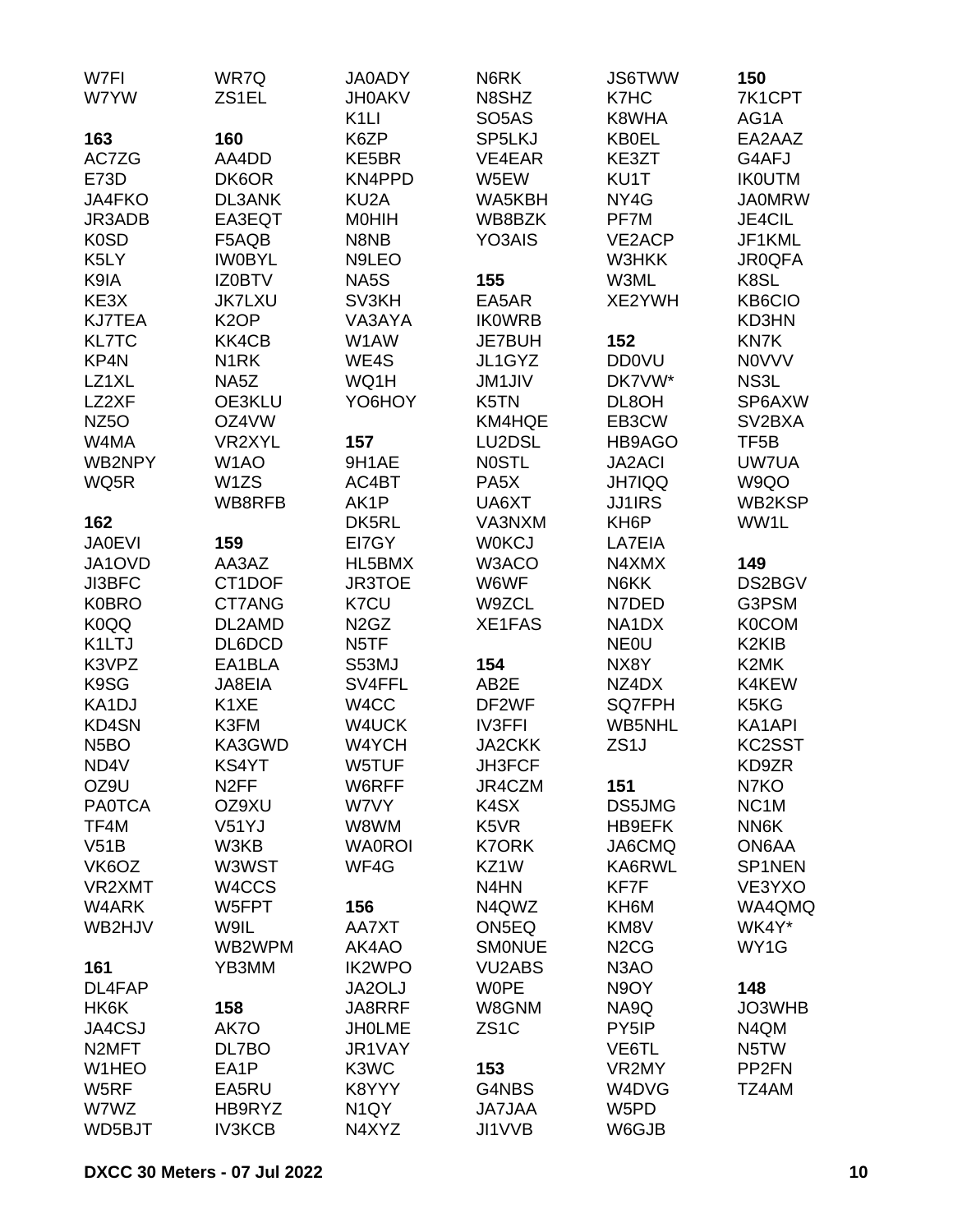| 147                | OZ1HPS             | <b>JH0WYT</b>                   | <b>GM0VRP</b>                 | KB8DID            | <b>HB9GWJ</b>     |
|--------------------|--------------------|---------------------------------|-------------------------------|-------------------|-------------------|
| <b>AG2O</b>        | TF3VS              | JH3GFA                          | HC <sub>1</sub> BI            | KI6CG             | <b>JA3MIO</b>     |
| EA2BFM             | <b>WA7BNG</b>      | K3GT                            | <b>HL4GAV</b>                 | N <sub>1</sub> HO | JG2LGM            |
| HC1HC              | WB1ATZ             | K4YZ                            | IZ1JMN                        | N7FF              | JH1ORA            |
| <b>I1YDT</b>       | WB4GLI             | K <sub>5</sub> ZD               | JE1COB                        | <b>VU2MSA</b>     | JI1DMH            |
| <b>JA0GZZ</b>      | WF1H               | <b>K7AWB</b>                    | K6RI                          | ZP5YW             | K <sub>2</sub> DF |
| <b>JK1JAS</b>      | YB1RUS             | KC1ERO                          | <b>K8ROK</b>                  |                   | K6UXO             |
| K5ZQ               | ZS5LEE             | KE5FXE                          | KR4BD                         | 137               | K8EB              |
| K8CR               |                    | KO4PY                           | N4DWK                         | AB9M              | KD1F              |
| K8ZZU              | 144                | KR <sub>2Q</sub>                | N <sub>5</sub> PA             | HK1X              | N6PAT             |
|                    |                    | KW4J                            |                               |                   |                   |
| <b>K9MMS</b>       | <b>E77S</b>        |                                 | N7KDT<br>NK7Z                 | <b>I8DKR</b>      | NC6K              |
| KM <sub>1R</sub>   | <b>IZ2CSX</b>      | NC7B                            |                               | JF1MTV            | ND3L              |
| <b>KM4NS</b>       | JA5XPD             | RM4C                            | SM5BNK                        | <b>JH8UQJ</b>     | ON4AGX            |
| LA8PDA             | JM1LPN             | UT9LC                           | SV <sub>1</sub> BYI           | K3UW              | SM2DMU            |
| N8KU               | <b>KF7NN</b>       | VA3HP                           | VK2DAG                        | K4GM              | <b>UY0MM</b>      |
| W4HOG              | <b>KI3O</b>        | <b>W0ZS</b>                     | <b>W0QQ</b>                   | K <sub>4</sub> GO | <b>WOJMP</b>      |
| XE <sub>1</sub> R  | N1BCL*             | W6QO                            | W5SG                          | KC8YDS            | W3ATV             |
|                    | N8IL               | WA5NOM                          | W7PC                          | KV4AA             | W3NRJ             |
| 146                | RA3AOS             | WO <sub>5</sub> D               | W8PAT                         | <b>NOJR</b>       | W4KCM             |
| EA4DEI             | TA2RC              | ZS <sub>2</sub> Y               | W9SE                          | SV3EXP            | W7APM             |
| F4GVO              | UN7BK              |                                 | WA3GM                         | W4PGC             | WB8EKG            |
| F6KOP              | VE3SKX             | 141                             | WR <sub>2</sub> G             | W4PNY             | <b>YB0EIN</b>     |
| <b>IZ0FUW</b>      | <b>WOQC</b>        | AD5WB                           | ZL3REX                        | W4UT              |                   |
| J68HZ              | W <sub>1</sub> RG  | AE5B                            |                               | WB7QXU            | 134               |
| JE1VTZ             | W5WLA              | DK3TL                           | 139                           |                   | AC8TO             |
| K6LPO              | WA4USA             | DL5MM                           | AC9S                          | 136               | <b>IZ0BVU</b>     |
| KM8AM              | WB2RAJ             | EA2AA                           | IW5EIJ                        | AA5N              | JA2LMY            |
| N <sub>1</sub> ZZ  | XE <sub>1ILI</sub> | EW4C                            | JA1JYS                        | <b>DS4DRE</b>     | <b>JA7NGE</b>     |
| N3KR               |                    | <b>IV3AVQ</b>                   | JA5JUG                        | HB9VAB            | JE3PCP            |
| NO <sub>9E</sub>   | 143                | JH1SOD                          | JA6AVT                        | HC1HN             | JE6UWU            |
| OZ9GA              | A61BK              | <b>JH6WMJ</b>                   | K4HEB                         | <b>IK8VRH</b>     | <b>JF3AHI</b>     |
| WN7J               | AD7L               | JR3QHQ                          | LZ1XZ                         | <b>JA0ED</b>      | K2TER             |
| WW2DX              | AI4QQ              | K4EU                            | N <sub>1</sub> KM             | JA1EYN            | K3HW              |
|                    | DL4ZAB             | K4WM                            | VK2HV                         | <b>JA7FAS</b>     | K3WGR             |
| 145                | EA7LS              | KF3N                            | <b>WOSR</b>                   | K <sub>2</sub> AX | K6CF              |
| 4X6ZK              | EI3CTB             | KH6XT                           | W <sub>2</sub> KP             | K <sub>4</sub> OP | K9QJ              |
| 9H1EJ              | JA6ENL             | N4LV                            | W4CMM                         | K7PO              | N4MEC             |
| A92IO              | <b>KOCF</b>        | N6VS                            | W5SUM                         | KX6C              | OH3TY             |
| AA5B               | K8RMC              | NU1T                            | W7TUS                         | NU <sub>1</sub> B | PY2FUL            |
| BA4TB              | N8NH               | SV <sub>2</sub> D <sub>SJ</sub> | WB3AVD                        | <b>ON7DR</b>      | RA3CO             |
| DH <sub>2</sub> PC | OK1WF              | TG9AJR                          | WD8KND                        | PA5CW             | RW6MBC            |
| EA7AZA             | OV <sub>5</sub> O  | VE7SZ                           | YO3JF                         | SM6YF*            | UT7EC             |
| EA8RR              | OZ1OXQ             | W5AP                            |                               | W8MIL             | VK5CE             |
| HB9ZS              | VU2IBI             | YB2BNN                          | 138                           | WG0G              | W1ZK              |
| JA1BON             | <b>WB0N</b>        |                                 | <b>ABORX</b>                  | <b>YB0MWM</b>     | W5RDW             |
| JH2NWP             | WI7P               | 140                             | DS4DBF                        |                   | WA5CMI*           |
|                    |                    |                                 | <b>DS4NPL</b>                 |                   |                   |
| <b>K0LB</b>        |                    | AG1I                            |                               | 135               | WC3W              |
| KJ6Y               | 142                | DF1ZN                           | IZ1JLN                        | AA9D              | YB2TS             |
| N <sub>1</sub> SZ  | G4FTC              | EA4UV                           | <b>JH3PRR</b>                 | AB9KZ             |                   |
| N <sub>2</sub> ZA  | HB9BEM             | EA5HM                           | JP1GUW                        | AD4AA             | 133               |
| N <sub>4</sub> PYI | HL2ZN              | EI4BZ                           | K <sub>2</sub> D <sub>C</sub> | CU3EJ             | AA4UC             |
| N8TFD              | <b>IW1QN</b>       | F6HLC                           | K9BQL                         | <b>DL3JFN</b>     | AC8L              |
| NK <sub>5</sub> Z  | JA1CPU             | G4SGX                           | KB <sub>2</sub> S             | G3CWW             | AJ4A              |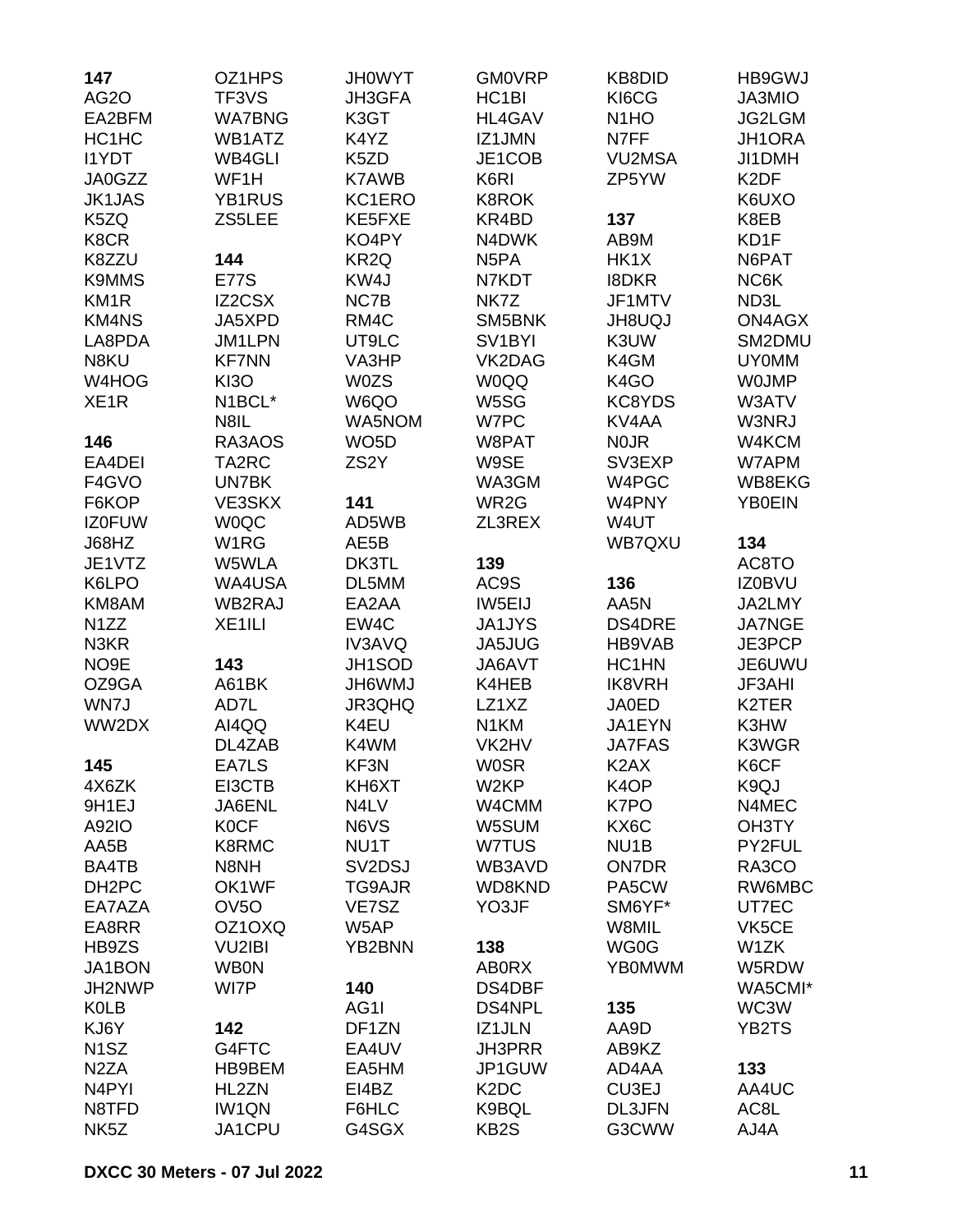| <b>IOLYO</b>        | 131               | K0BX*             | K9GL                          | KG1V              | K8ZT               |
|---------------------|-------------------|-------------------|-------------------------------|-------------------|--------------------|
| JA2CPD              | AA8SW             | K <sub>1</sub> EO | OH2LHE                        | LU8ADX            | N7ZA               |
| JA6GXP              | C31MF             | K4KU              | W1MJB                         | N3TR              | NA6O               |
| JF7RJM              | DL9QJ             | K4RDU             | WB9PNU                        | N4LSJ             | NC8I               |
| <b>K0IO</b>         | JH4CPC            | K6OJ              | WC4B                          | <b>OH1TSM</b>     | ON4LG              |
| K <sub>2FJ</sub>    | K7CMZ             | K9AAN             |                               | W <sub>4</sub> FO | <b>WOJM</b>        |
| K3MSB               | <b>KL7TS</b>      | KH6DX             | 126                           | W5XU              | W1MRH              |
|                     |                   |                   |                               |                   |                    |
| K6EGF               | N0ODK             | LA4RT             | AB4FH                         | WS1F              | W6DX               |
| <b>NOTK</b>         | N <sub>2</sub> YF | N3ME*             | AC2QH                         |                   | W8MSP              |
| N4UW                | N <sub>4</sub> FN | N8AGU             | <b>ER0FEO</b>                 | 124               | W9HBH              |
| N7TM                | RM6LW             | NG <sub>0</sub> G | F5EOT                         | AG3V              | W9RXJ              |
| NI4Y                | <b>S51MA</b>      | SM2YIP            | JA3DY*                        | DJ5FZ             | WA6EZV             |
| NO <sub>2</sub> C   | SP5AMN            | <b>WODD</b>       | JH6RTO                        | DJ9FK             |                    |
| NT <sub>50</sub>    | VE3QAA            | W7HR              | JH8LEY                        | DL5ZB             | 122                |
| NT9F                | VE3VV             | WM9Q              | <b>JI1FXS</b>                 | F8EZE             | EA7AN              |
| OH3PYY              | W4LIA             | WV4TN             | <b>JR7ILA</b>                 | G4EXD             | JA1PVX             |
| W1JMM               | W6JZ              | YB9AY             | K2XB*                         | <b>HB9AWS</b>     | JL6USD             |
| W4IR                | WA8LRW            |                   | K5TA                          | HL2DBP            | K1GND              |
| W5CWQ               | WC4V              | 128               | <b>K9LCR</b>                  | <b>IK8TEM</b>     | K8FB               |
| WB5TOI              |                   | 7J1ABD            | KC9K                          | <b>IN3FCK</b>     | KD6WKY             |
| <b>WIOE</b>         | 130               | AA9RR             | KE <sub>1</sub> B             | IU8IYE            | KN9N               |
| WM4AA               | CT3CD             | AF3X              | KE4KMG                        | JH5OTE            | LA9VBA             |
| WQ8T                | DK3BK             | EA1DLU            | KM <sub>2</sub> E             | <b>K0WK</b>       | <b>MOVCB</b>       |
|                     | DL4FDM            | EW4A              | LB2TG                         | K <sub>2</sub> JK | <b>NOIW</b>        |
| YB1TQL              |                   |                   |                               |                   |                    |
|                     | DM3CW             | GM1BSG            | LU7DW                         | K4MIJ             | N <sub>2</sub> MN  |
| 132                 | EA5GXI            | IS0/YO3RA         | N <sub>5</sub> H <sub>C</sub> | K5MMH             | N4PAJ              |
| DJ5DT               | EI2JD             | <b>K0MB</b>       | NA <sub>2U</sub>              | <b>KC9WPS</b>     | NE <sub>1</sub> RD |
| EI1DG               | <b>I7LGM</b>      | K9AAA             | NC4RY                         | <b>KD0AA</b>      | SM2EJE             |
| G8BCG               | <b>JA0JPD</b>     | KE4S              | SK0QO                         | KY6AA             | W <sub>2</sub> GHD |
| HK3CW               | <b>K0SRL</b>      | KF6A              | VE7VZ                         | N4GOA             | W <sub>2</sub> PD  |
| <b>IK0CHU</b>       | KK9T              | KP4DS             | VR <sub>2</sub> CO            | N7GCO             | W3MF               |
| JA5CDL              | KM3J              | N6FS              | <b>WORXL</b>                  | N9DR              | W5TZX              |
| JE4WOK              | N9RE              | N8II              | W1BYH                         | NJ7G              | W7GB               |
| JH1CTV              | ND9G              | RC <sub>2</sub> A | W4EY                          | NX <sub>1</sub> P | W7IAN*             |
| K3DQB               | VU3WEW            | <b>UA0ABB</b>     | WB1ASL                        | TA1PB             | W7QC               |
| K5MT                | W2KNG             | <b>UA0AV</b>      | WV4V                          | VU2MB             | WF5T*              |
| K9JE*               | WA2MUA            | VK3NX             | XE2MX                         | W3DQS             | YV4DYJ             |
| KB2XJ               | YB1TJ             | WP4EJH            |                               | W7IMU             | ZS <sub>2</sub> I  |
| N <sub>1</sub> ZJ   | YB2DX             |                   | 125                           | WC <sub>2</sub> K | ZS6RJ              |
| N6ZN                | YU1LD             | 127               | 7J1ADJ                        | WF5E              |                    |
| N7JB                | ZS2ACP            | AB4GE             | AB2NI                         | XE2AU             | 121                |
|                     |                   | CT1ELF            | <b>HB9ANK</b>                 | ZP6CW             |                    |
| PY2RN               |                   |                   |                               |                   | 9M8DEN             |
| R <sub>0</sub> QA   | 129               | DD9WG             | <b>HL1VAU</b>                 |                   | AA6XV              |
| RC3FL               | AA4MM             | DL2VWR            | IK5BOH/2                      | 123               | AA9WO              |
| SM7WVZ              | DL8UAT            | DL7LX             | IZ8DEO                        | FM5FJ             | AE1T               |
| SV <sub>2</sub> CLJ | G3VQO             | <b>E74A</b>       | JJ2BLV                        | <b>IK8UHA</b>     | AK5Q               |
| VU2DED              | HI8RD             | EA3HDZ            | JK1VXE                        | IZ1EPM            | DK3FB              |
| W6TK                | <b>IU0ICA</b>     | F4FLF             | K <sub>1</sub> YR             | JA2HOL            | <b>E70T</b>        |
| W9KX                | IZ4IRO            | FG8OJ             | K4JWA                         | JA2QCX            | GW4TSG             |
| W9RB                | JH8UGL            | G4AYU             | K4UU                          | <b>JA7FVA</b>     | IZ1JLG             |
| W9ROG               | JN1RFY            | IZ5FSA            | KB1AWM                        | JK1DDG            | <b>JA3VUI</b>      |
| WA4VJK              | <b>JQ3TAN</b>     | K4DET             | KB8ZUN                        | K3GW              | K3OK               |
|                     | JR1LZK            | K7QBO             | KC1OPD                        | K8ARY             | K5GM               |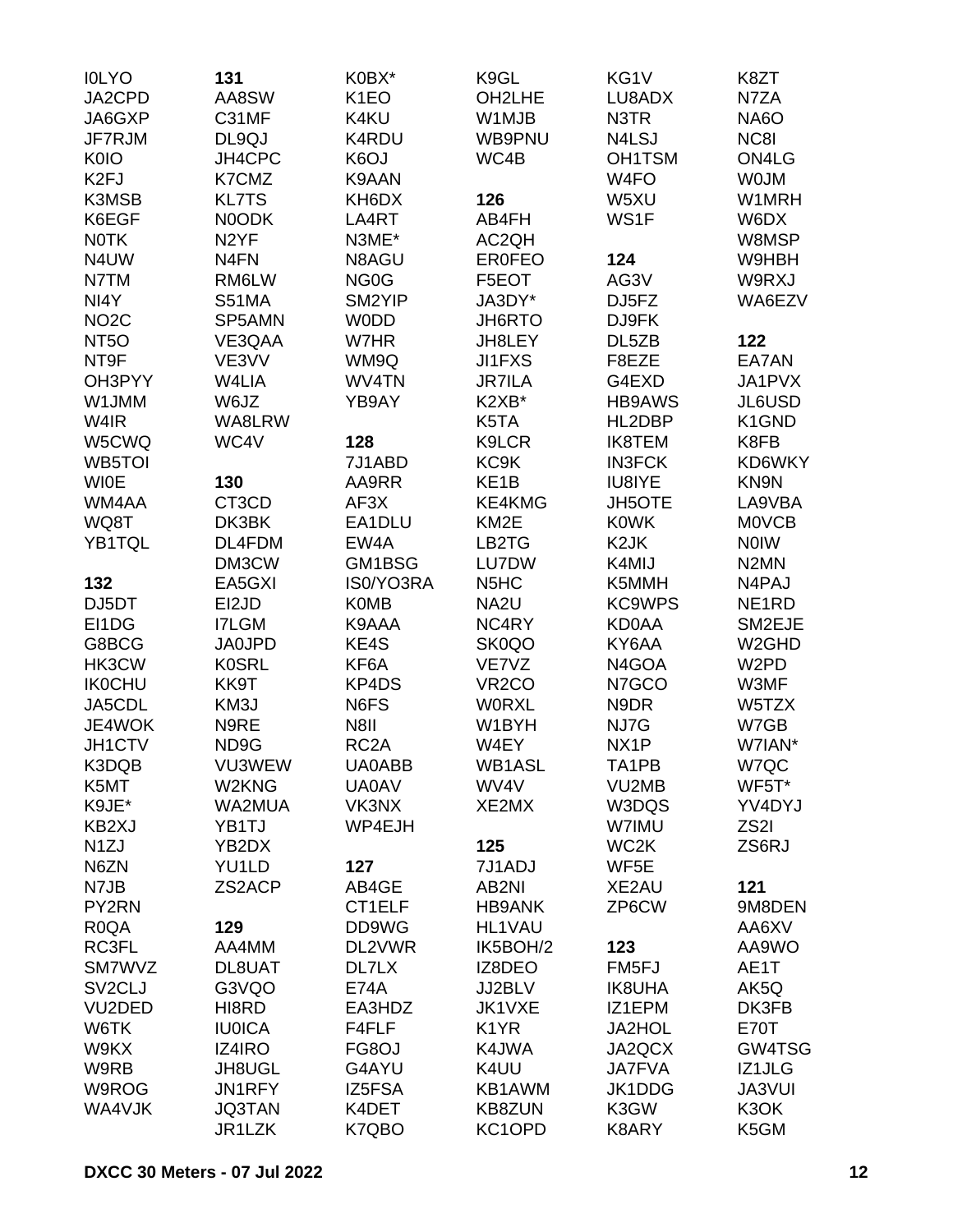| K <sub>5</sub> PC  | E29TGW                            | W3FOX             | N4LKB              | K9EXY                         | UR5IKN             |
|--------------------|-----------------------------------|-------------------|--------------------|-------------------------------|--------------------|
| KE1IU              | EA8TZ                             | W4ALF             | N4UFP              | KA9TOX                        | VA2EU              |
| N6MXU              | F4GTB                             | W8VVG             | N <sub>5</sub> OP  | KI4TZ                         | VU <sub>2</sub> OT |
| NS4X               | G3LPS                             | WA8COB            | N6VNI              | <b>KL7NW</b>                  | W4DTA              |
| NX <sub>1Q</sub>   | HB9BNQ                            | WB5ZAM            | N8AID              | LA3ANA                        | W4LZW              |
| PV8ABC             | JH8MZF                            |                   | NU4Y               | N7VPN                         | W4MBD              |
| <b>RA0R</b>        | K0GEO                             | 117               | NV4B               | N9ETH                         | WB2UFF             |
| SV <sub>1</sub> XV | K4MQL                             | DL2OW             | VR <sub>2</sub> CC | NA <sub>2</sub> R             | <b>WW0E</b>        |
| UA4HAD             | K4ZMV                             | <b>DL7UGO</b>     | W1GY               | NA4MM                         | WX2CX              |
| VU2NXM             | KB3KJ                             | EI8JX             | W2RS*              | NE5W                          |                    |
| W <sub>1</sub> GF  |                                   | G3YFE             | W4TUN              | NF7D                          | 112                |
|                    | <b>KF0RQ</b><br>KY <sub>5</sub> I |                   |                    | NP3CW                         | CT1ETE             |
| W <sub>2</sub> RQ  |                                   | <b>IK0SHH</b>     | W5BK               |                               |                    |
| W4CU               | N <sub>1</sub> UZ                 | <b>IK1RKN</b>     | WA4TMJ             | NX <sub>2</sub> X             | G4DDL              |
| W6CUA              | N4VN                              | <b>IU8GNY</b>     | WN1M               | OZ7BQ                         | G6NHU              |
| W6GRV              | OE3JAG                            | JA4DLF            |                    | RA <sub>5</sub> C             | I2YPY              |
| WV8DX              | OK2ZDL                            | JA7JM             | 115                | RA9SAS                        | <b>IK2OVC</b>      |
| YE1AR              | TF <sub>1</sub> A                 | <b>JA7MWC</b>     | CT7ABD             | W4RQ                          | <b>ISOMVE</b>      |
|                    | <b>VK4BUI</b>                     | JM1JZN            | <b>DL4KUG</b>      | W8FAX                         | IZ2MHT             |
| 120                | VU <sub>2</sub> AE                | K3SF              | F8GB               | <b>WN0L</b>                   | JS6SCC             |
| <b>AA0FT</b>       | W3NS                              | K4RP              | G4EHT              | WY7FD                         | K1TKL              |
| AA2T               | W4EJG                             | K4TR              | IZ7QSS             |                               | KB1HY              |
| DM5JBN             | W5JE                              | K8MN              | JA1CC              | 113                           | KI0G               |
| GU4YOX             | W5WS                              | KG4IYS            | JM3XZC             | <b>DJ0AH</b>                  | KQ4LA              |
| HG6IA              | W7YED                             | MM1PTT            | <b>KE0A</b>        | DJ9HQ                         | LX2SM              |
| IK5BSC             | WA0GUD*                           | N <sub>2</sub> SU | N7MB               | EA4DL                         | N4PHH              |
| JA1ERB             | <b>WA1EHK</b>                     | N9MR              | NA9L               | G4GED                         | N9ATD              |
| KC4HN              | WB5KSD                            | OD5YA             | OT <sub>1</sub> A  | G4VWI                         | OE1TKW             |
| KE6V               | WQ6Q                              | ON4EB             | R <sub>2</sub> AB  | HB9DVO                        | OZ6TL              |
| KE9UA              | <b>YBONFL</b>                     | W4MOT             | <b>S51DV</b>       | <b>HB9TJG</b>                 | <b>SP9FWQ</b>      |
| KM4A               |                                   | W5WI              | SM6WET             | IZ3DBA                        | VR2IL              |
| KU3G               | 118                               | WX3P              | TF3DT              | JA1XRA                        | W3KHZ              |
| N3GTG              | A65BD                             |                   | W2ZK               | JA7DPC                        | W3RSR              |
| N4HUF              | <b>AA7UN</b>                      | 116               | W4PGM              | JF2OHQ                        | W3XX               |
| N <sub>5</sub> CR  | AK5X                              | AC4XO             | W8VK               | JR1KBJ                        | W <sub>5</sub> EC  |
| NN <sub>5</sub> O  | DJ3XD                             | AC9O              | WB4DNL             | K2RKJ                         | W5MJ               |
| NQ4A               | G4ZWY                             | EC1AIJ            | WM4W               | K <sub>2</sub> SD             | WB4PWZ             |
| <b>S52R</b>        | HC1E                              | F5PBL             |                    | K3CWF                         | WT3Q               |
| W <sub>2</sub> PP  | <b>IW8CGX</b>                     |                   |                    |                               |                    |
| W3JM               | <b>JE7KQU</b>                     | F8DZY             | 114                | K <sub>5</sub> N <sub>V</sub> |                    |
|                    |                                   | <b>G0HIO</b>      | AK0A               | K5QY                          | 111                |
| W4UAT              | JE7OEC                            | <b>GOUII</b>      | DF8FT              | <b>KB4KBS</b>                 | AB5YI              |
| W5IP               | JH4GNE                            | IZ8EJB            | DL7AA              | KB5HC                         | AI2S               |
| W8LIG              | K <sub>1</sub> ROA                | JA1SZN            | G4YCS              | KC4PX                         | DL3DUE             |
| W8YV               | K4BYN                             | <b>JA6TNY</b>     | HA2EQD             | KJ6YK                         | EI2HIB             |
| WF4W               | K7LY                              | JA8ANQ            | HI3I               | KK4ODQ                        | EI8IQ              |
| XE1EE              | KD4EE                             | JE1TNL            | <b>IW7DMH</b>      | KX7L                          | <b>GORPM</b>       |
| XE1HG              | LU9DO                             | JR4LZX            | <b>IZ0FYW</b>      | LA <sub>2LI</sub>             | JA1UBZ             |
|                    | N <sub>5</sub> Q <sub>S</sub>     | K <sub>2</sub> HT | JA2DCN             | N2XQM                         | JP1PZE             |
| 119                | N7NF                              | K6ME              | JL4BSE             | N4UP                          | <b>K0NV</b>        |
| 6K5AQY             | OM2NW                             | K9SUH             | JR4DHK             | N8TEM                         | K0XX               |
| A71AM              | SM3DXC                            | KA5SYP            | JR5KQF             | PV8DX                         | K4GN               |
| AA5TL              | SM5BFJ                            | KF2OG             | K <sub>1</sub> AJ  | RL3BZ                         | <b>K4NNQ</b>       |
| AI1W               | SM5ELV                            | KN7Y              | <b>K7CTV</b>       | SM7CZL                        | K8CMO              |
| DH8WR              | W0ZX                              | KQ5M              | K8KI               | TG9NX                         | KG6D               |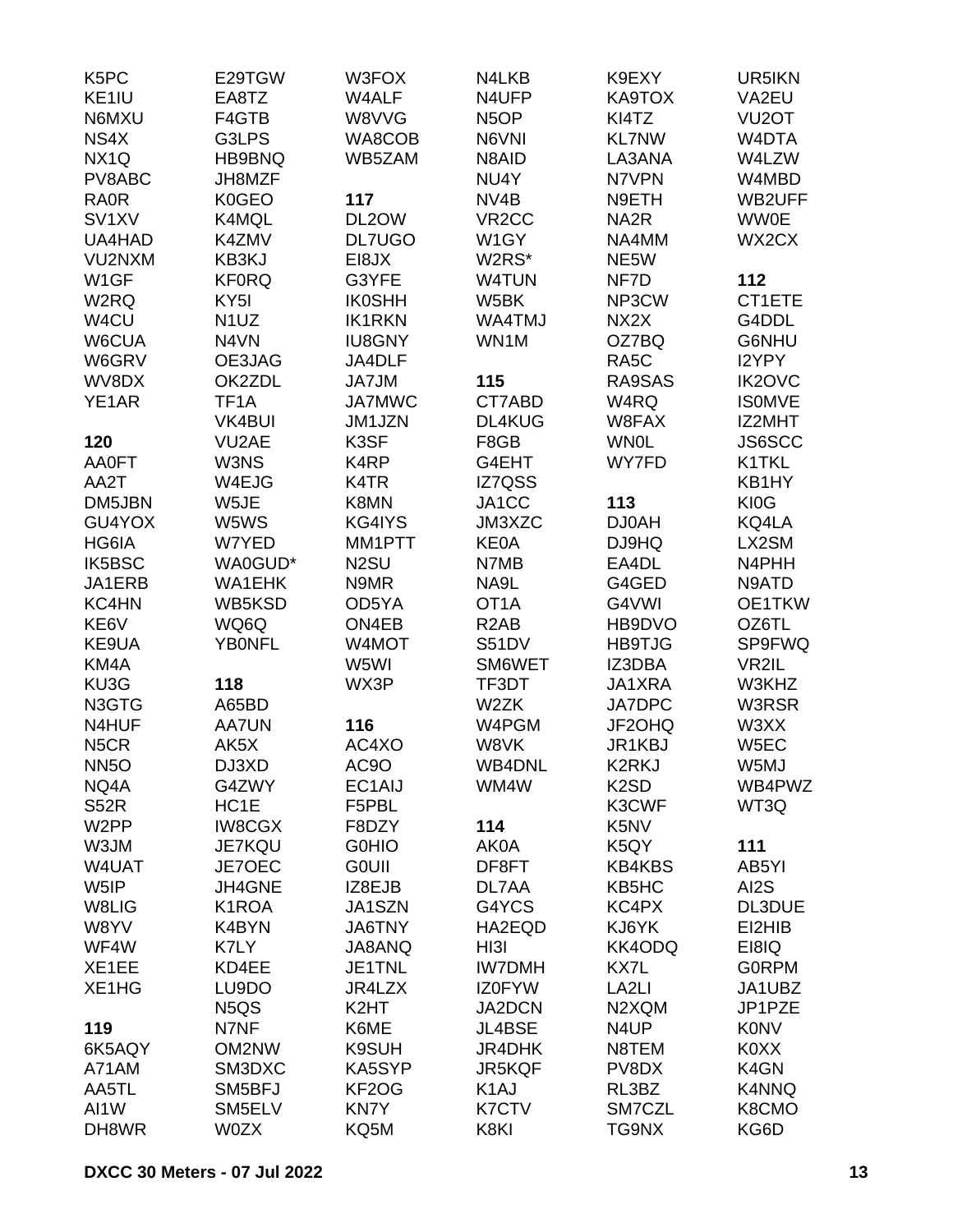| LZ1MDU                        | JA1DHY             | 107                | IZ2IPF              | KE3A                          | WA4IXW                        |
|-------------------------------|--------------------|--------------------|---------------------|-------------------------------|-------------------------------|
| <b>MORTP</b>                  | JA1QOQ             | <b>AD0TR</b>       | <b>JE4KCN</b>       | LZ1JZ                         | WB3D                          |
| NZ0O                          | JH3AEF             | AG5CN              | JH1OVY              | N <sub>1</sub> XL             | WB3FHU                        |
| <b>OH5NS</b>                  | <b>JJ1SZA</b>      | DG1LHM             | <b>K0HD</b>         | N <sub>4</sub> T <sub>D</sub> | WB8TGY                        |
| PY <sub>2</sub> CP            | JN3XEZ             | DJ7PI              | K <sub>2</sub> KYH  | N8WXQ                         | YB2IQ                         |
| PY6TS                         | K0EOO              | EA4FXZ             | K4IU                | N8YQX                         | ZL <sub>2</sub> AO            |
| SM5CSS                        | <b>KOMFI</b>       | EI4DQ              | K <sub>4NI</sub>    | NO <sub>0</sub> B             |                               |
| UA4PT                         | <b>K2OO</b>        | F5VML              | K6JJ                | NZ4CW                         | 103                           |
| W <sub>2</sub> VT             | K4LQ               | G4RGK              | K8RD                | OM4KW                         | 9A3IE                         |
| W7NN                          | KA2F               | IZ8EYN             | K9JDP               | PB7XYL                        | CU7AJ                         |
| W8BI                          | KJ4YLO             | JA1FVS             | K9WMS               | PT2DF                         | DL5KUT                        |
| W9LU                          | <b>KK7YC</b>       | <b>JA9IPF</b>      | KA5JSM              | PV8AAS                        | EA3UU                         |
| WB9WHQ                        | <b>NOAMI</b>       | <b>JI4HKA</b>      | KB1W                | SP7QHR                        | EI5GSB                        |
| XE1YD                         | VA3VF              | JL3OUW             | KF5BA               | TF3MH                         | G1VDP                         |
|                               |                    | JR1HYA             | KM4VI               |                               | JA3PYC                        |
|                               | VE3KKB<br>VR2ZXP   |                    |                     | VA2LC<br>VE4JBB               |                               |
| 110                           |                    | K1ETA              | KO4MA               |                               | <b>K0HB</b>                   |
| AC6T                          | W4AVY              | K3IK               | KS4Q                | VK7ZE                         | <b>KOJPL</b>                  |
| CT3EE*                        | W7WT               | K3NQ               | N4PF                | VU <sub>2</sub> DCC           | K0KL*                         |
| CT4CH*                        | W8BLA              | <b>K3RWN</b>       | N <sub>5</sub> RN   | W3WN                          | K3LA                          |
| <b>GOTHF</b>                  | W8ILC              | K9BR               | N6VH                | WA2BOT                        | K4RG                          |
| <b>GMOVIT</b>                 | W9LX               | KJ4UZU             | N8AYY               | WA3IIA                        | K6EV                          |
| <b>JH1XFR</b>                 | WX0Z               | <b>KL7XD</b>       | <b>NA7RH</b>        | YB7WW                         | <b>KA7CVJ</b>                 |
| JP1GVC                        | XE1SAX             | KU8X               | <b>SMOXG</b>        |                               | <b>KC3NIE</b>                 |
| K3DFL                         |                    | LA9KY              | SV3RKM              | 104                           | KJ4FZ                         |
| <b>K3RRR</b>                  | 108                | LU2JCW             | <b>VE7UF</b>        | EI8GS                         | KN6KI                         |
| <b>K5RKS</b>                  | 7N4OBV             | N <sub>2KI</sub>   | W7NP                | F4HAB                         | <b>KS0Y</b>                   |
| K6DJ                          | AA2F               | N4MIK              | W8QW                | HB9GZE                        | KU4A                          |
| KA4H                          | AC4FZ              | NR <sub>0</sub> Q  | <b>WBOULX</b>       | <b>HL4GHT</b>                 | LA5HPA                        |
| <b>KJ7NO</b>                  | AG4TO              | NV <sub>4</sub> A  | WB4EVH              | <b>JA0HXV</b>                 | N3ER                          |
| KK5J                          | <b>DD0VE</b>       | R9GM               | WD1M                | K0XM                          | N3YZ                          |
| N <sub>2</sub> K <sub>X</sub> | EA5B               | <b>S57J</b>        | XE3ARV              | K <sub>2</sub> GLS            | N4DJT                         |
| OH <sub>2</sub> PV            | EC1AE              | <b>SMOEUI</b>      |                     | <b>K4SAF</b>                  | N4PGL*                        |
| W4SKW                         | IZ4GOL             | SP7ASZ             | 105                 | K5YE                          | NJ4V                          |
| W4VAB                         | <b>JA0EBV</b>      | UX5XK              | AA2VG               | K7IA                          | NN <sub>8</sub> L             |
| W4WT                          | JF1KIG             | VE3BHZ             | DK7GH               | K9YKL                         | RZ6MJ                         |
| W8TE                          | JH4GXE             | VR <sub>2</sub> CH | DS5RNM              | KB8KIM                        | SV8CKM                        |
| W9GG                          | <b>JM1CMA</b>      | VU3DJQ             | EA4S                | KC5LT                         | TA <sub>1</sub> AL            |
| WA2ALY                        | K6DLB              | W1KMA              | G3LAS*              | <b>KM2O</b>                   | VE3XK                         |
| WA4RYW                        | K7LOL              | <b>WA0WWW</b>      | <b>GW0ANA</b>       | KW1DX                         | W0RI*                         |
| WF8R                          | K9ARZ              | WA4OTD             | <b>IOBJV</b>        | NB <sub>2</sub> P             | W2RDS                         |
| YB8HZ                         | KD8DEU             | WB5TEQ             | <b>IK2HLM</b>       | NE3K                          | W <sub>2</sub> TX             |
|                               | KT5V               | WD4IXD             | JA3KWZ              | NS4F                          | W3IZ                          |
| 109                           | <b>MOPCB</b>       | WY4I               | JF3KOA              | NY <sub>1</sub> V             | W <sub>4</sub> P <sub>G</sub> |
| 3A2MW                         | N <sub>2</sub> YBB | WZ9B               | <b>JM7TKK</b>       | PP5VA                         | W4UDH                         |
| 5P5Q                          | N <sub>2</sub> ZL  | ZS4JAN             | KOIL                | PY5VC                         | W4YR                          |
| CT3FN                         | N4WOT              | ZS6NK              | K <sub>1</sub> PU   | UA9AGX                        | W8VI                          |
| DJ6OZ                         | NW <sub>2</sub>    |                    | K4UQC               | <b>VE3FRR</b>                 | WA3PAK                        |
| <b>DL1SWN</b>                 | VE <sub>1</sub> JF | 106                | K5SES               | <b>VE7NS</b>                  | <b>WA4NUF</b>                 |
| DL2NAI                        | W <sub>4</sub> OV  | AB1NS              | K7GA                | <b>WOYK</b>                   | WT5L                          |
| EI3ISB                        | W7HJ               | EI9CN              | K9BO                | W1CDC                         |                               |
| G7SSE                         | <b>WA2ONG</b>      | EI9FVB             | K9XT                | W1USN                         | 102                           |
| GW4BKG                        | WY0V               | ES4RX              | KD <sub>2</sub> CYU | W4AEJ                         | 2E0OOO                        |
| <b>HB9CPS</b>                 |                    | F6ARS              | KD8BZY              | W4GHW                         | AG6HE                         |
|                               |                    |                    |                     |                               |                               |